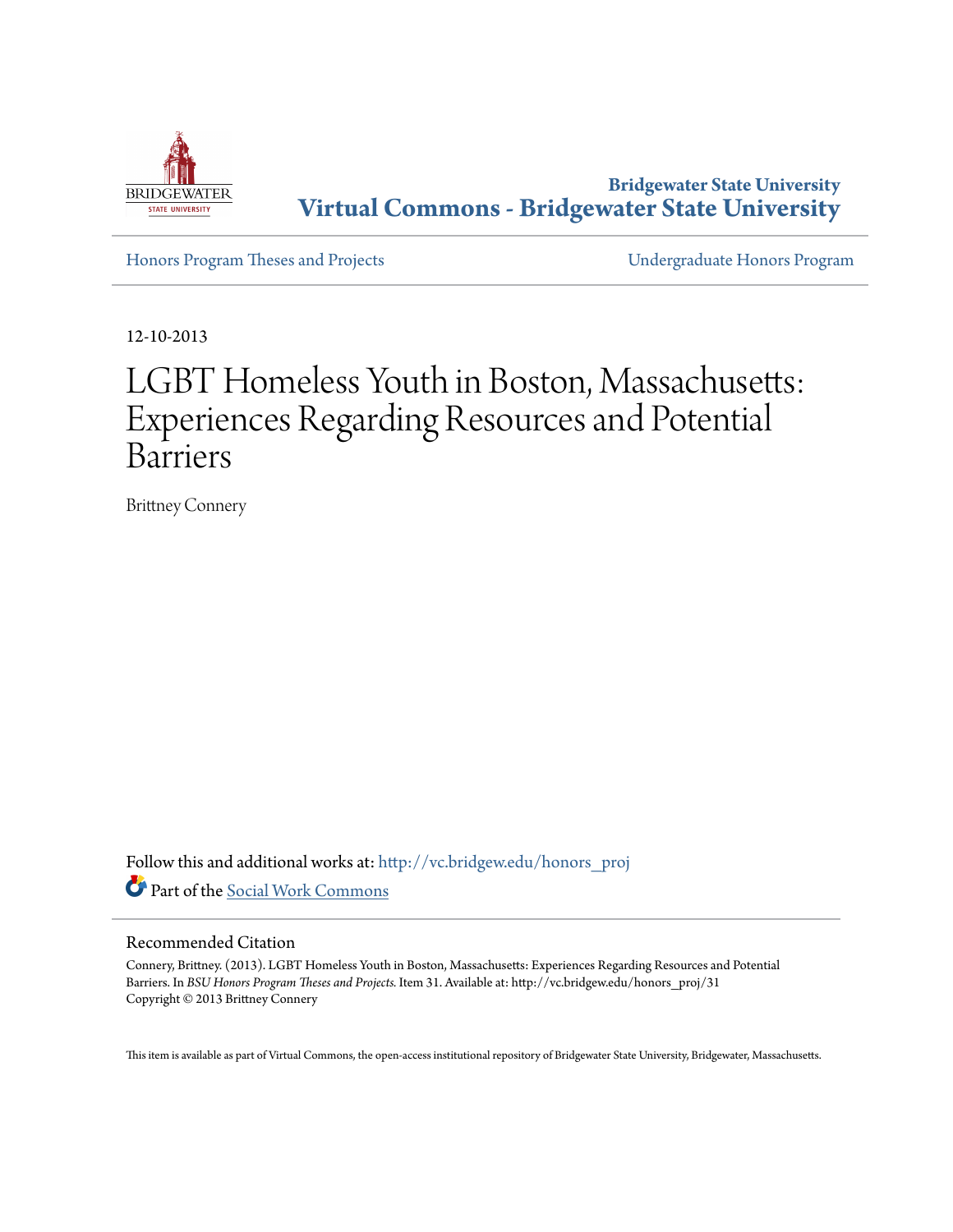# LGBT Homeless Youth in Boston, Massachusetts: Experiences Regarding Resources and Potential Barriers

Brittney Connery

Mentor: Dr. Kathleen Bailey, PhD, LMSW

Submitted in Partial Completion of the Requirements for Departmental Honors in Social Work

Bridgewater State University

December 10, 2013

Dr. Kathleen Bailey, Thesis Director Dr. Arnna Alcon, Committee Member Dr. Jong Tan, Committee Member Dr. Beverly Lovett, Committee Member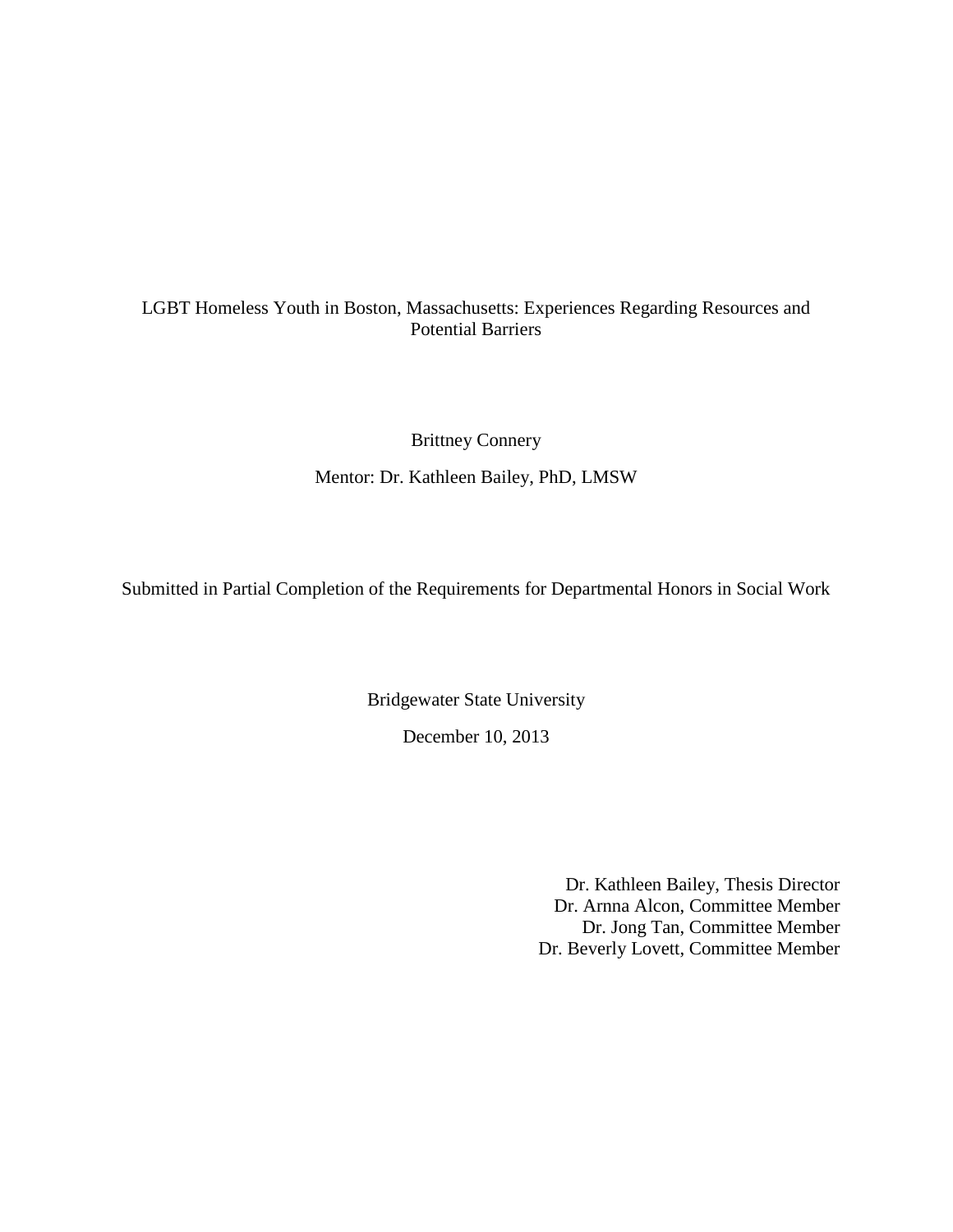# **Table of Contents**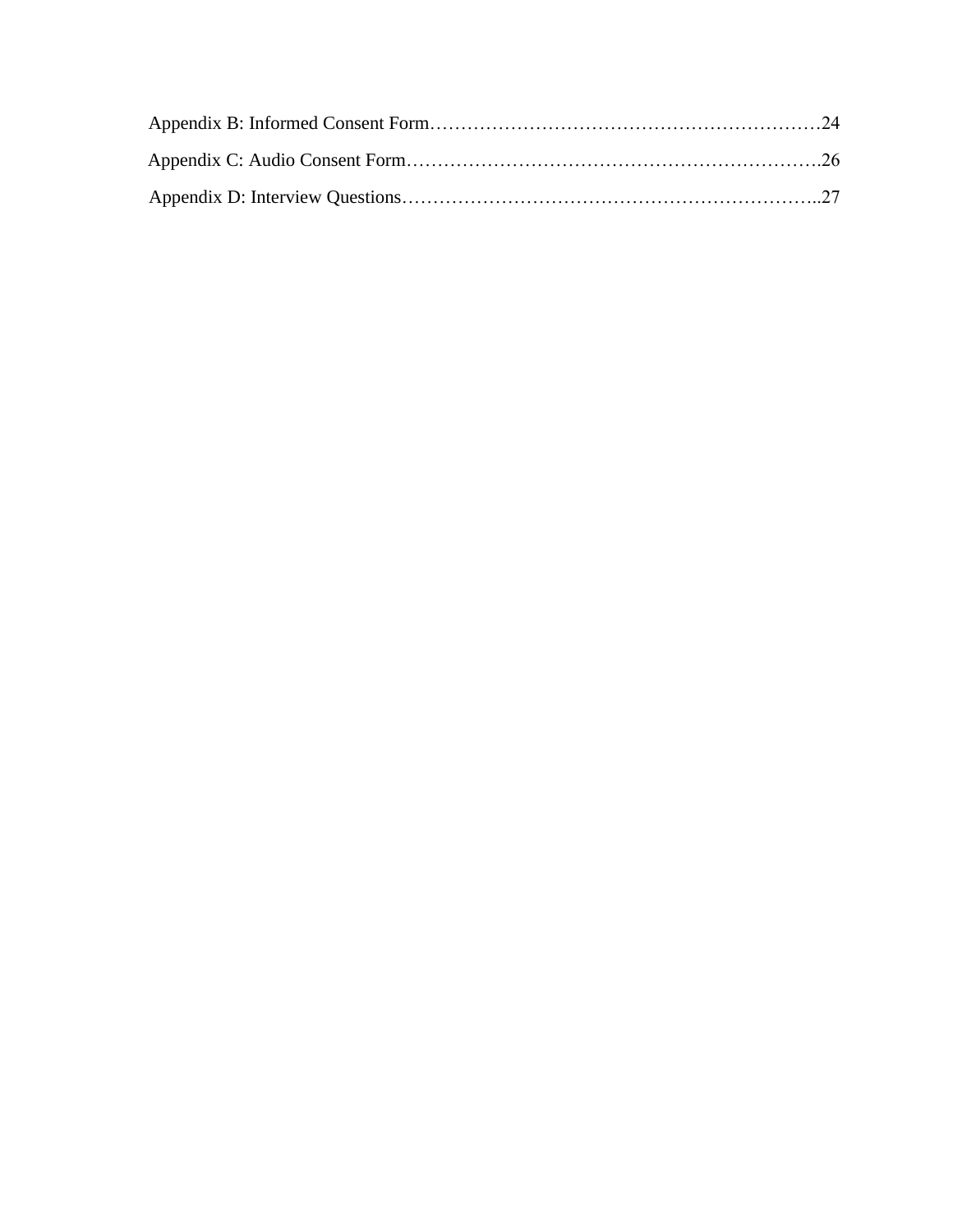#### **Abstract**

LGBT youth are at an escalated risk of leaving home, mental health concerns, victimization, substance abuse, and risky sexual behavior. However, research shows a lack of LGBT-specific resources. This raises concern as LGBT youth comprise 20 to 40 percent of homeless youth – disproportionate to the general youth population which is only 10 percent LGBT. The purpose of this research was to gain a deeper understanding of the experiences of LGBT homeless youth in Boston, Massachusetts regarding their use of resources and any potential barriers they may face. Furthermore, this study examined whether or not current resources are safe, welcoming and productive for LGBT homeless youth. Data were collected using a semi-structured interview guide at a drop-in center for homeless youth, located in Cambridge, MA. Interviews were audio recorded, transcribed, and analyzed for themes. Findings indicate that LGBT youth tend to become homeless as a result of being runaway, throwaway, or systems youth. Then, guidance toward resources is gained from peers on the street or "systems referrals", with an overwhelming majority being peer referrals. Drop-in centers were found to be the most viable and effective resource in comparison to shelters. Participants reported that accessing resources was difficult for them due to their identification as LGBT youth. Reported barriers included: disrespect, lack of comfort, differential treatment, judgment, staff conduct, and safety concerns and were categorized as either program-level, staffrelated, or peer-related barriers. The concern is that LGBT youth are left to struggle with the stress, frustration, and anger associated with being both homeless as well as being LGBT. Wherein, the cycle of homelessness is not broken and homeless LGBT youth are at risk of walking away from resources and/or giving up all together. This study implies that all current resources need to become as safe, welcoming, and productive as possible so as to better serve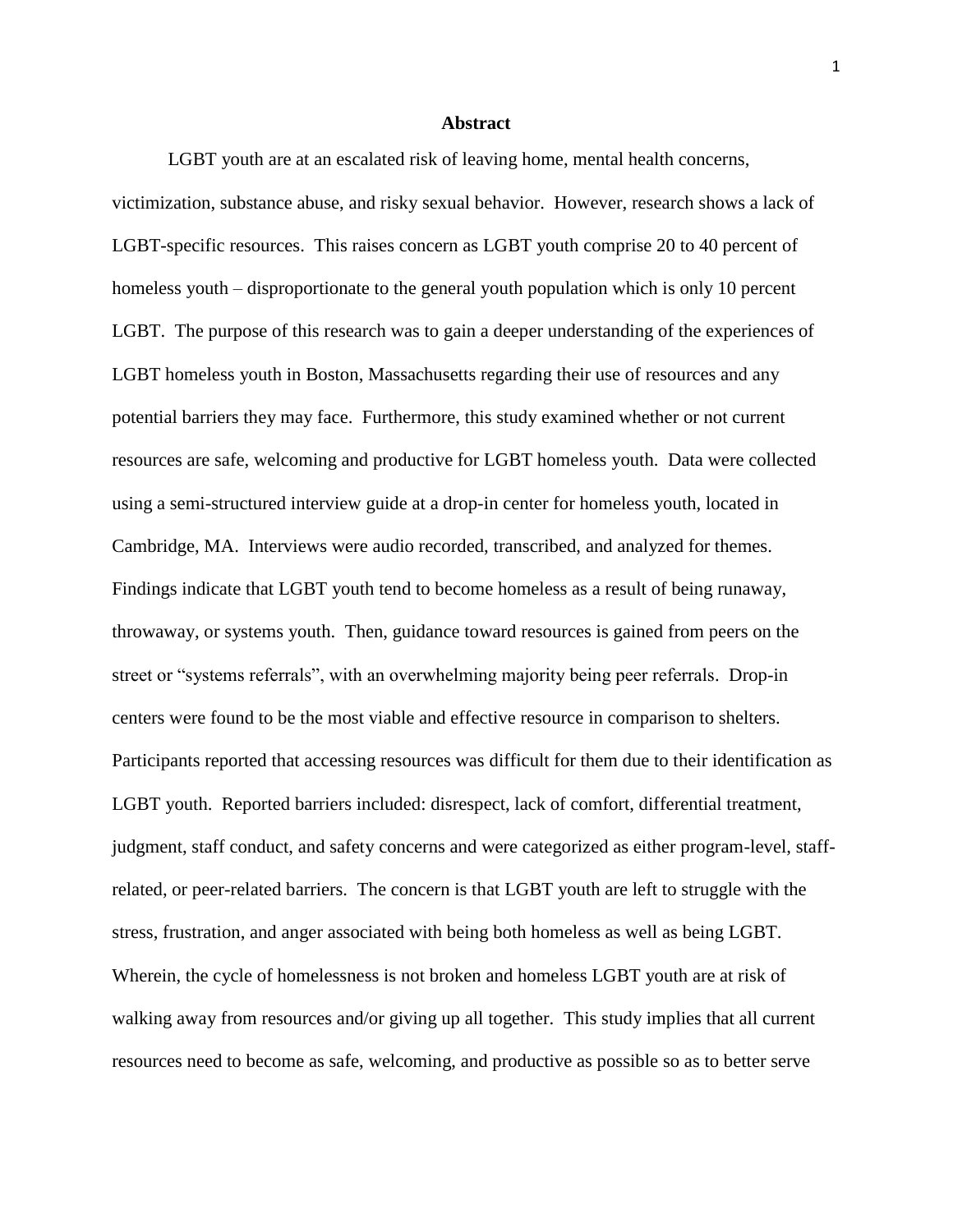this vulnerable population and modifications need to happen on all levels, including: direct practice, programming, and policy.

#### **Acknowledgements**

This research was made possible by way of funding from a Summer Research Grant via the Adrian Tinsley Program for Undergraduate Research at Bridgewater State University and through collaboration with Youth on Fire – a program of Aids Action Committee of Massachusetts. First and foremost, I would like to extend my sincerest gratitude to Dr. Kathy Bailey for her encouragement, guidance, support, trust, patience, and humor while mentoring this research. Dr. Bailey yelled down into the hole, reminded me to breathe, and things became possible. I would also like to acknowledge Dr. Jing Tan who has encouraged me to challenge myself throughout my entire undergraduate education. Thank you for going far beyond academic advising to witness my potential, push me beyond my limits, and encourage me whenever I doubted myself.

Lastly, I would like to recognize Julie Gray and Andrea Still-Gray who selflessly donated supplies to the study participants. These two will never know the full extent of their charitable offerings. But, I am grateful for their contributions and who they are in this world.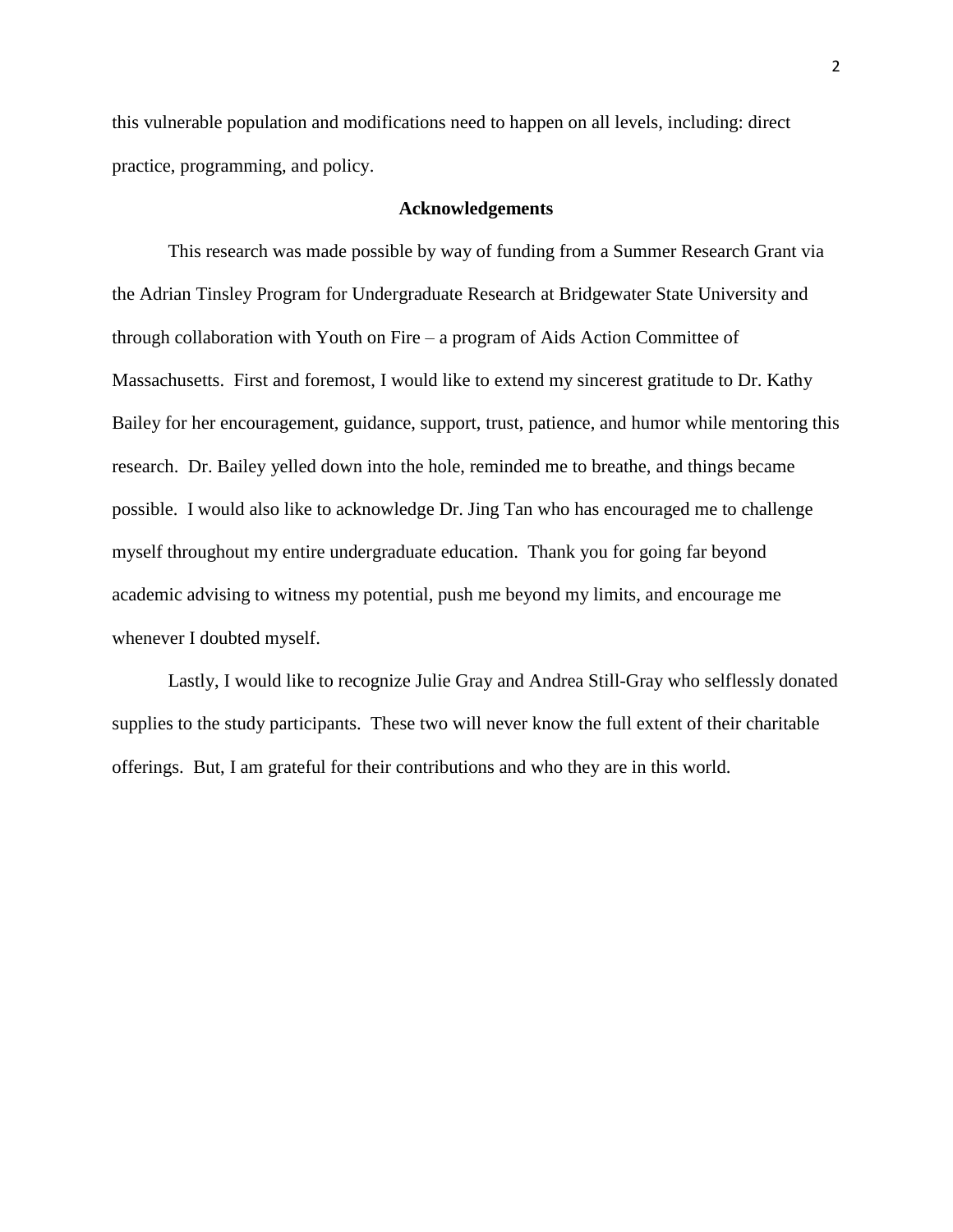#### **Introduction**

According to the U.S. Department of Health and Human Services, the estimated number of homeless youth in the United States ranges between 575,000 and 1.6 million annually (Ray, 2006). The exact number of youth experiencing homelessness in our nation is unknown. Because estimates vary depending on the definition of homelessness (United States Interagency Council on Homelessness, 2010), many if not most of our homeless youth presumably go uncounted (United States Interagency Council on Homelessness, 2010).

According to the National Gay and Lesbian Task Force, between 20 and 40 percent of all homeless youth self-identify as lesbian, gay, bisexual and/or transgender (Ray, 2006). The National Alliance to End Homelessness (n.d.), reports 10 percent of youth in the general population self-identify as lesbian, gay, bisexual or transgender. Therefore, LGBT youth seem to be significantly overrepresented in the homeless population (National Alliance to End Homelessness, n.d.).

The National Alliance to End Homelessness reported that in 2005 the total number of individuals in Massachusetts experiencing homelessness was estimated at 14,700 encompassing adults and children (Fact Sheet: Homeless lesbian, gay, bisexual and transgender (LGBT) youth in Boston, Mass., n.d.). According to the National Gay and Lesbian Task Force, the city of Boston had over 750 individuals between the ages of 18 and 25 engaged with emergency shelter providers in the year 2002 (the most recent data available) with an estimated 150 to 300 who were LGBT (Fact Sheet, n.d.).

LGBT homeless youth face not only the challenges of survival and vulnerability while out on the streets but also the stigma and discrimination attached to and experienced by sexual minority groups. Therefore, while the very nature of being a homeless youth entails multiple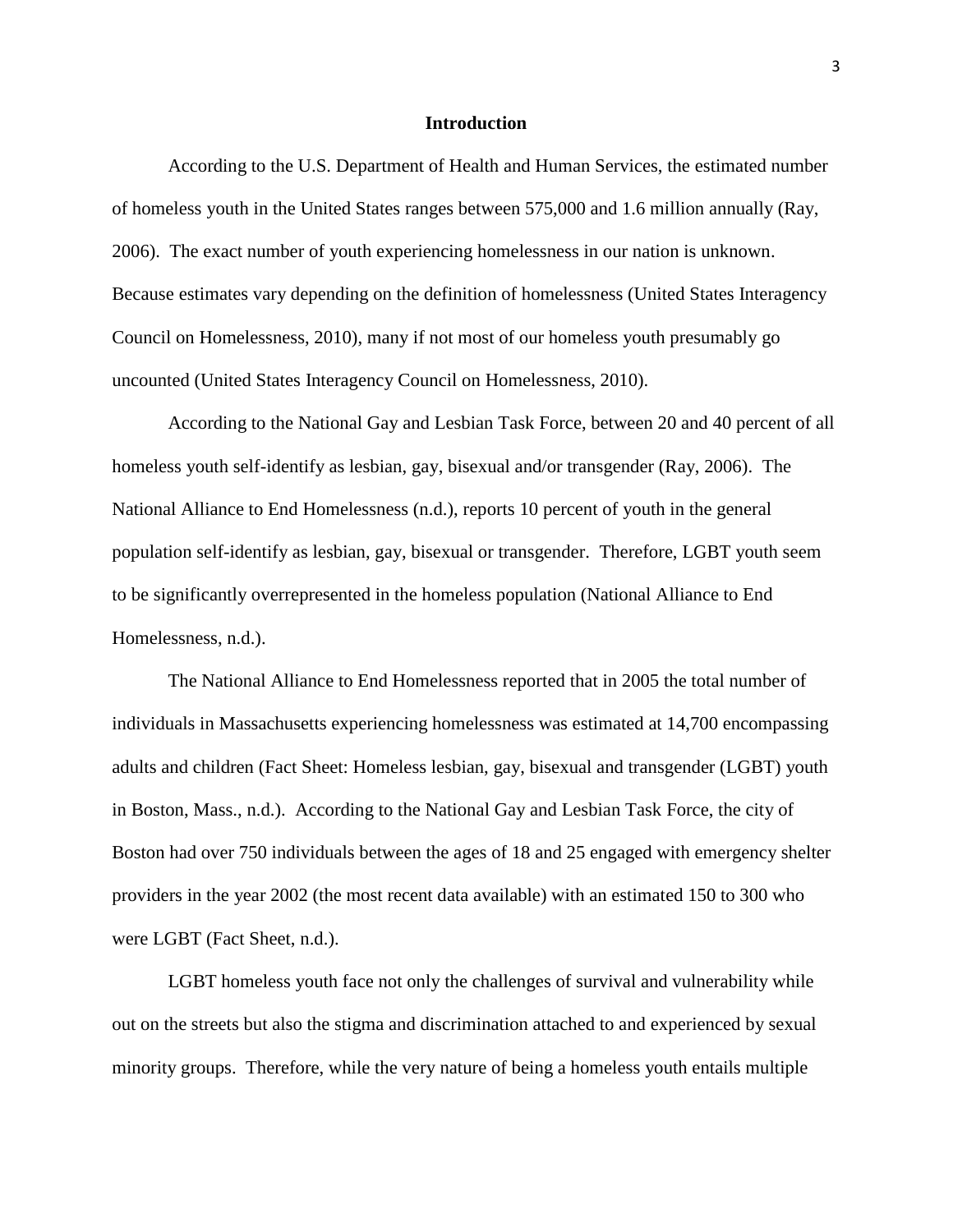risk factors, many if not all of those factors are significantly increased by also identifying with the LGBT community (Van Leeuwen, Boyle, Salomonsen-Sautel, Baker, Garcia, Hoffman, and Hopfer, 2006). Cochran, Stewart, Ginzler, and Cauce (2002) found indication of negative outcomes concerning multiple domains for LGBT homeless youth. Those outcomes included more frequent departures from home, more mental health concerns, greater vulnerability to both physical and sexual victimization, higher rates of substance abuse, and riskier sexual behavior in comparison to their heterosexual counterparts.

At this time, there is no federal funding allocated for LGBT-specific resources. Nevertheless, lack of funding has not been the only obstacle for LGBT homeless youth in receiving necessary services. In 2002, President George W. Bush permitted federal funding for faith-based organization (FBOs) to provide social services. But, overall funding levels for homeless youth services did not increase at all. It is possible FBOs, which typically oppose legal and social equality for LGBT people, do not offer an environment that is accessible, safe, or nurturing for LGBT youth (Ray, 2006). In addition, the potential stigma faced by homeless LGBT youth may limit their ability to access or utilize available resources.

For the purpose of this study "LGBT" was defined as an acronym and umbrella term standing for and encompassing lesbian, gay, bisexual, and transgender individuals. Specifically, the terms lesbian, gay, and bisexual describe one's sexual orientation which is a person's emotional and sexual attraction to others based on their gender, while the term transgender describes a person who's felt sense of being either male, female, neither, or somewhere in between differs from their biologically, birth-assigned, sex (Hulstein, 2012).

"Homeless" was defined as a lack of familial support, living in shelters, on the street, in the homes of others for short periods of time or any other place that is unsuitable or unintended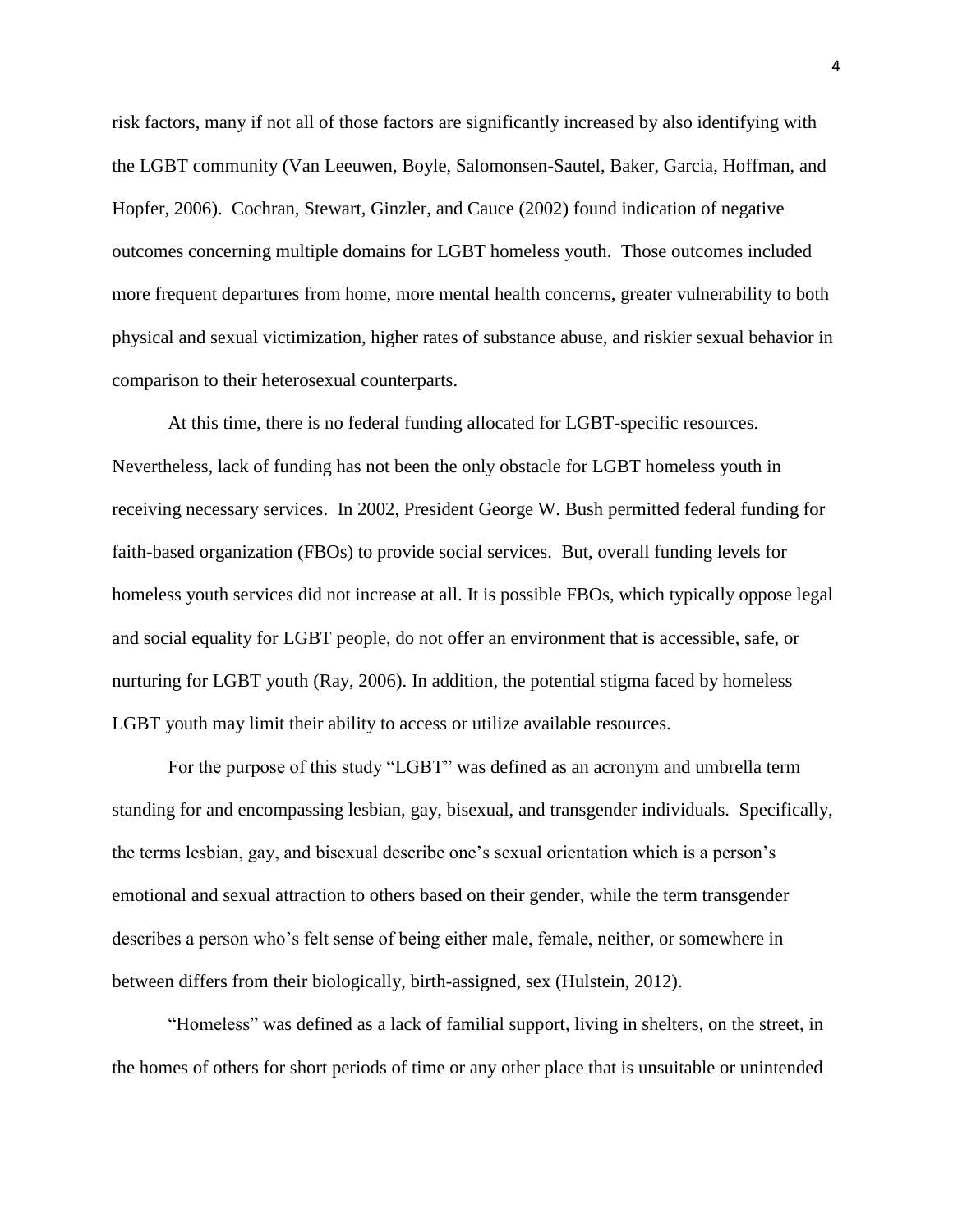for human habitation such as cars, abandoned buildings, or similar settings (Incidence and Vulnerability of LGBTQ Homeless Youth, n.d.). This population can and may be comprised of numerous subgroups. These subgroups include 'runaway youth' who have made the choice to leave their home, 'throwaway youth' who have either been abandoned by or made to leave by parents or caregivers, 'systems youth' who have spent the majority of their lives in either foster care of the juvenile justice system, or 'orphaned youth' who have been left alone due to the death of their family and/or caregivers – all of which are often referred to as 'unaccompanied youth' in various forms of literature (Dorsen, 2010).

Finally, "youth" was defined as individuals between the ages of 18 and 24 years old. Typically, homeless youth are defined as unaccompanied individuals between the ages of 12 and 24 (Incidence and Vulnerability of LGBTQ Homeless Youth, n.d.). The parameters of the term are potentially vague; nonetheless, in general, it refers to a population left underestimated by categories such as children and adults. Furthermore, and most importantly, by focusing on youth between the ages of 18 and 24, this research was less confined by ethical limitations pertaining to the study of legal minors.

The purpose of this research was to gain a deeper understanding of the experiences of LGBT homeless youth in Boston, Massachusetts regarding their use of resources and any potential barriers they may face. Interviews were designed to gain first hand data on what LGBT homeless youth perceive to be helpful, productive, and available resources as well as inform the public of barriers to resources and how to better address them in the future. This thesis will build upon this topic's limited field of research, outline the methods used in conducting the study and discuss both the findings as well as their implications. Further, the limitations of this research will be acknowledged and all study materials will be included as appendices.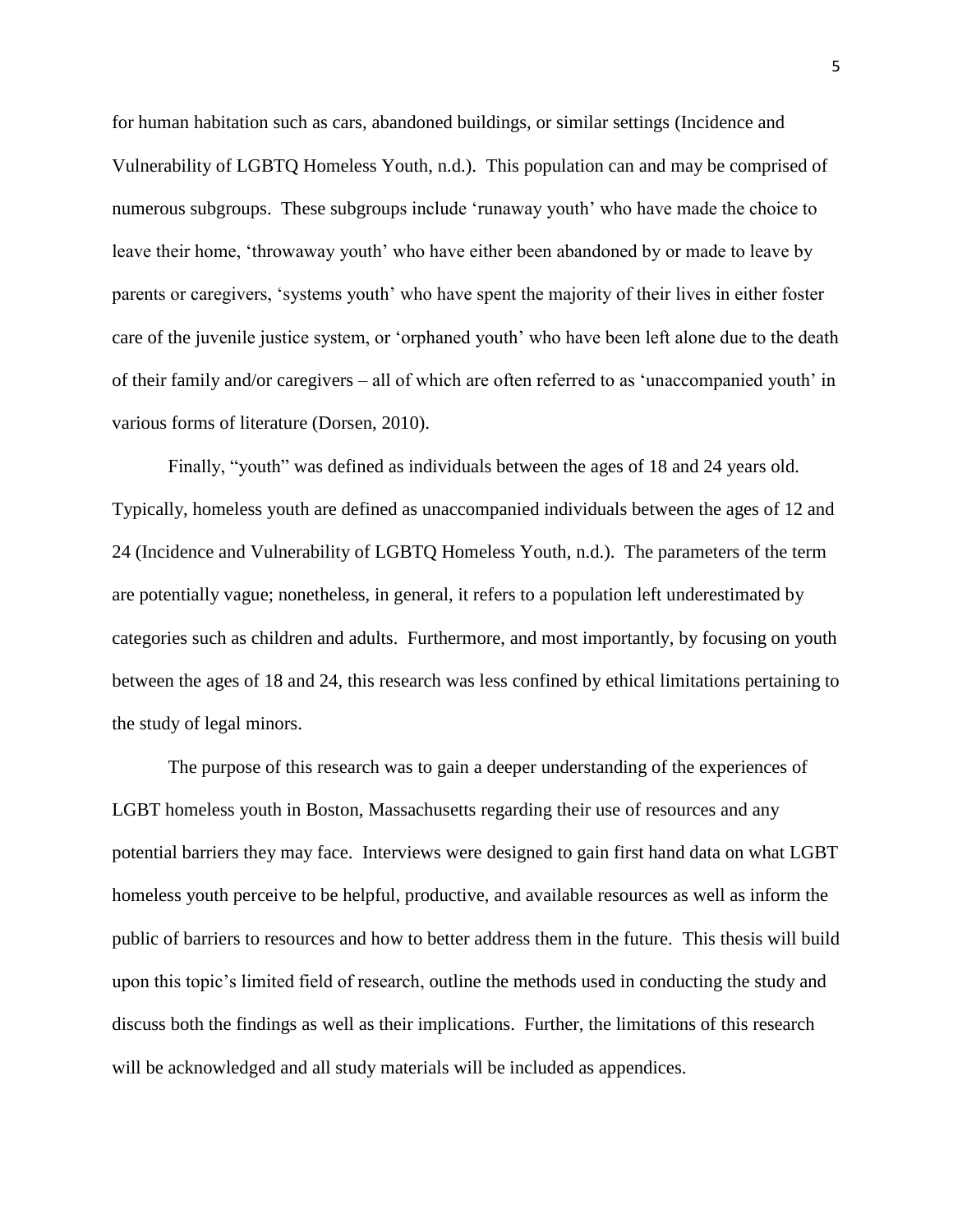#### **Methodology**

#### **Approach**

This study was guided by a grounded theory approach. As explained by Kathy Charmaz (2006), "grounded theory methods consist of systematic, yet flexible guidelines for collecting and analyzing qualitative data to construct theories 'grounded' in the data themselves" (p.2). By adopting these methods, it was possible to direct, manage, and streamline the collection of data before constructing original analysis (Charmaz, 2006). Sociologists Barney G. Glaser and Anselm L. Strauss proposed, in their book *The Discovery of Grounded Theory* (1967), that this type of systematic qualitative analysis has its own logic and can generate its own theory (Charmaz, 2006). Therefore, given the limited amount of research regarding LGBT homeless youth and their experiences with resources, this study utilized grounded theory methods as opposed to deducting a testable hypothesis from other existing (or non-existing) theories.

Ultimately, this approach was utilized because (1) it offered a way to learn about the lived experiences of LGBT homeless youth as well as (2) provided a method for developing a model with the potential to enable society to better understand those experiences and best serve this population. It is unequivocally assumed that any rendering is simply an interpretive portrayal of the population's experiences and, most likely, not an exact picture of the experiences themselves.

#### **Sample**

Eight in-depth interviews were conducted with male and female participants between the ages of 18 and 23. All participants identified as lesbian, gay, bisexual, and/or transgender and were experiencing or had experienced homelessness in the Boston area within the last five years. Interviews took place at Youth on Fire in Boston, MA. Youth on Fire – a program of AIDS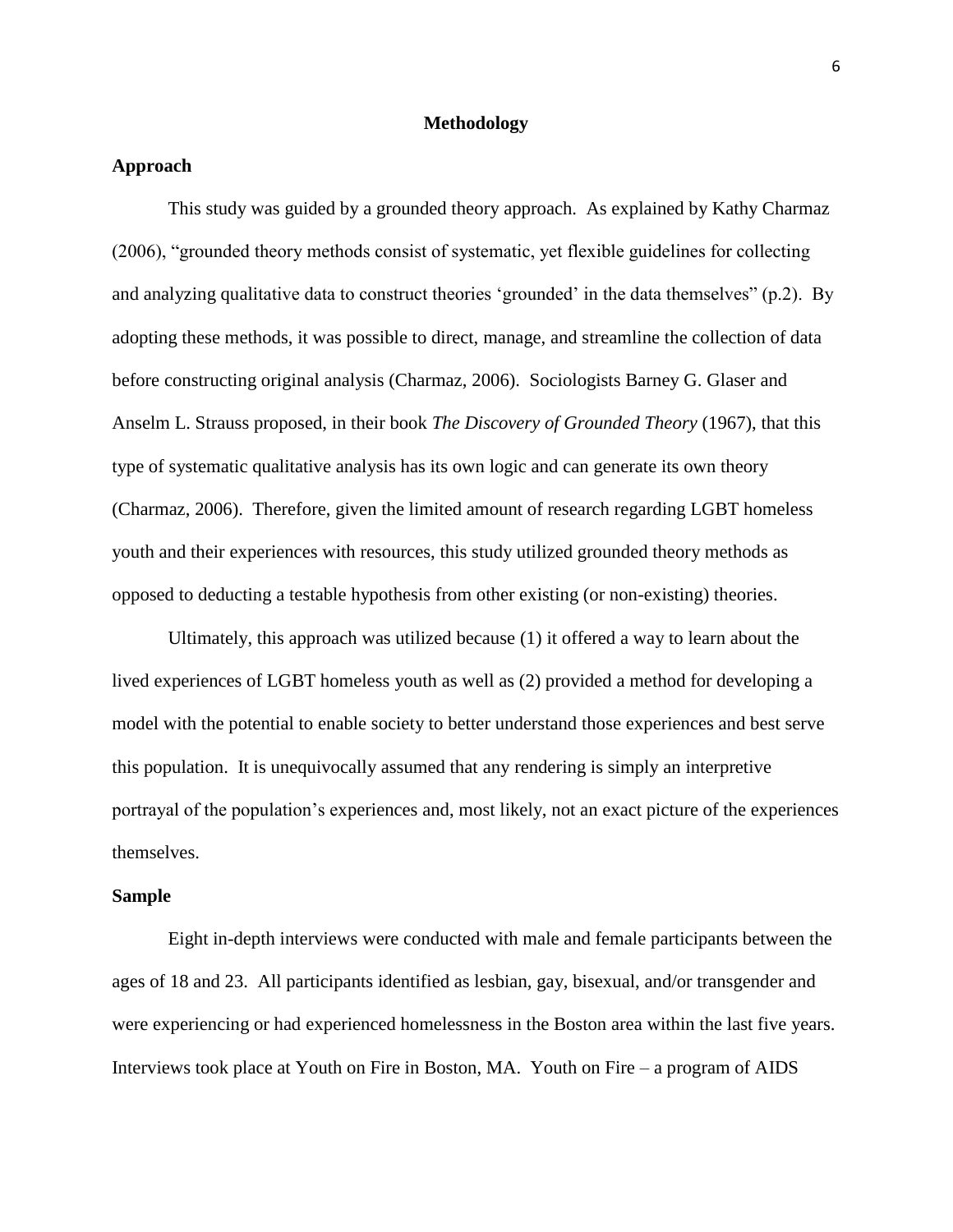Action Committee of Massachusetts – is a drop-in center for homeless and street-involved youth, ages 14-24, and is located in Harvard Square.

#### **Procedure**

A semi-structured interview guide was created for the purpose of inquiring about the first hand experiences of LGBT homeless youth – specifically what they perceived to be helpful, productive, and available as far as resources; but also to identify any perceived barriers to current resources. The interview guide consisted of open-ended questions. Refer to Appendix D: Interview Questions for the complete guide.

Six different Boston-area LGBT social support organizations, community centers, and drop-in centers for homeless or street-involved youth were contacted via email. Initial contact requested assistance with identifying possible participants and permission to distribute IRBapproved recruitment flyers in their respective spaces. Ultimately, contact was only established with one of the six agencies, after multiple attempts were made via e-mail and phone. The respondent agency was Youth on Fire. After communication was solidified, a meeting was held with the agency's Safe Spaces Coordinator in order to explain the study and distribute recruitment flyers.

Recruitment was carried out via convenience and snowball sampling, on-site at Youth on Fire. Subsequently, interviews were scheduled and then also conducted on-site, in a private room which interviewees were familiar with. Before interviews began, all participants were asked and agreed to sign an Informed Consent Form (Refer to Appendix B: Informed Consent Form). Further, upon the signing of an Audio Consent Form (Refer to Appendix C: Audio Consent Form), all interviews were audio recorded and then transcribed in order to interpret the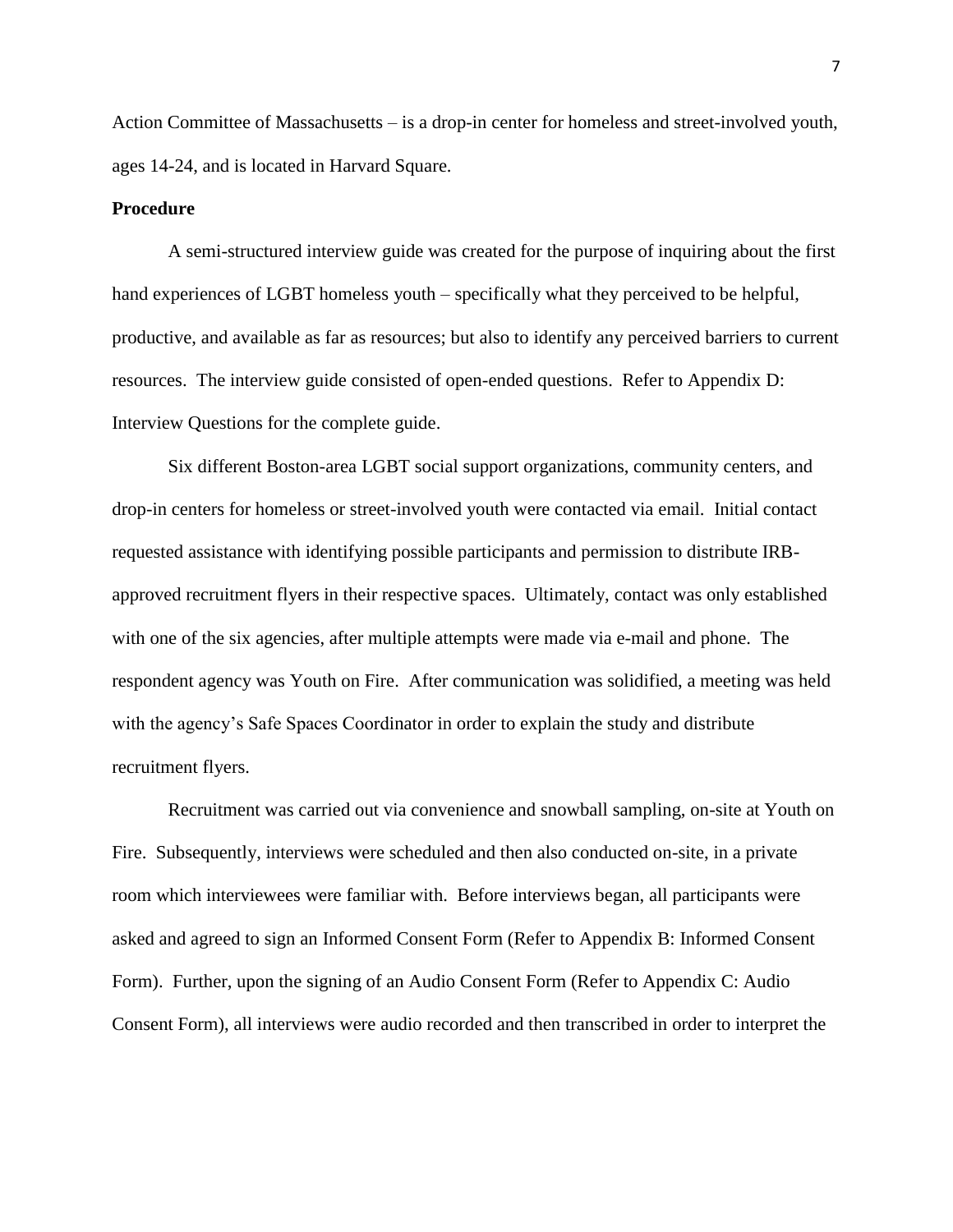qualitative data. All participant names included in this thesis have been changed to ensure confidentiality.

#### **Data Analysis**

Participant experiences brought forth during interviews were simplified through a process known as 'coding' in order for results to be organized into themes and later communicated effectively (Bentz & Shapio, 1998; Padgett, 2004; Padgett, 1998). According to Charmaz (2006), "Coding means categorizing segments of data with a short name that simultaneously summarizes and accounts for each piece of data" (p. 43). The coding process shaped an analytical frame from which to build by creating a pivotal link between data collection and data analysis (Charmaz, 2006).

This study consisted of three phases of grounded theory coding: initial coding, focused coding, and axial coding. During initial coding, line-by-line codes were assigned in order to identify the embedded concerns as well as plain statements of participants. During focused coding, the most significant or frequent initial codes were utilized in order to sort, synthesize, integrate, and organize the data from all eight interviews (Charmaz, 2006). Throughout this focused phase, a constant comparison method was used wherein data was compared to data. By comparing data to data, themes began to reveal what participants viewed as problematic as well as productive in terms of resources. Finally, during axial coding, categorical dimensions were specified by using the categories of data from the focused phase and relating them to subcategories. Essentially, axial coding served to reassemble the data that had previously been broken down during the initial phase in a way that resulted in clear and logical emerging analysis (Charmaz, 2006). Each transcript was re-read multiple times in order to assure accuracy of the themes and analysis ultimately revealed an emerging model.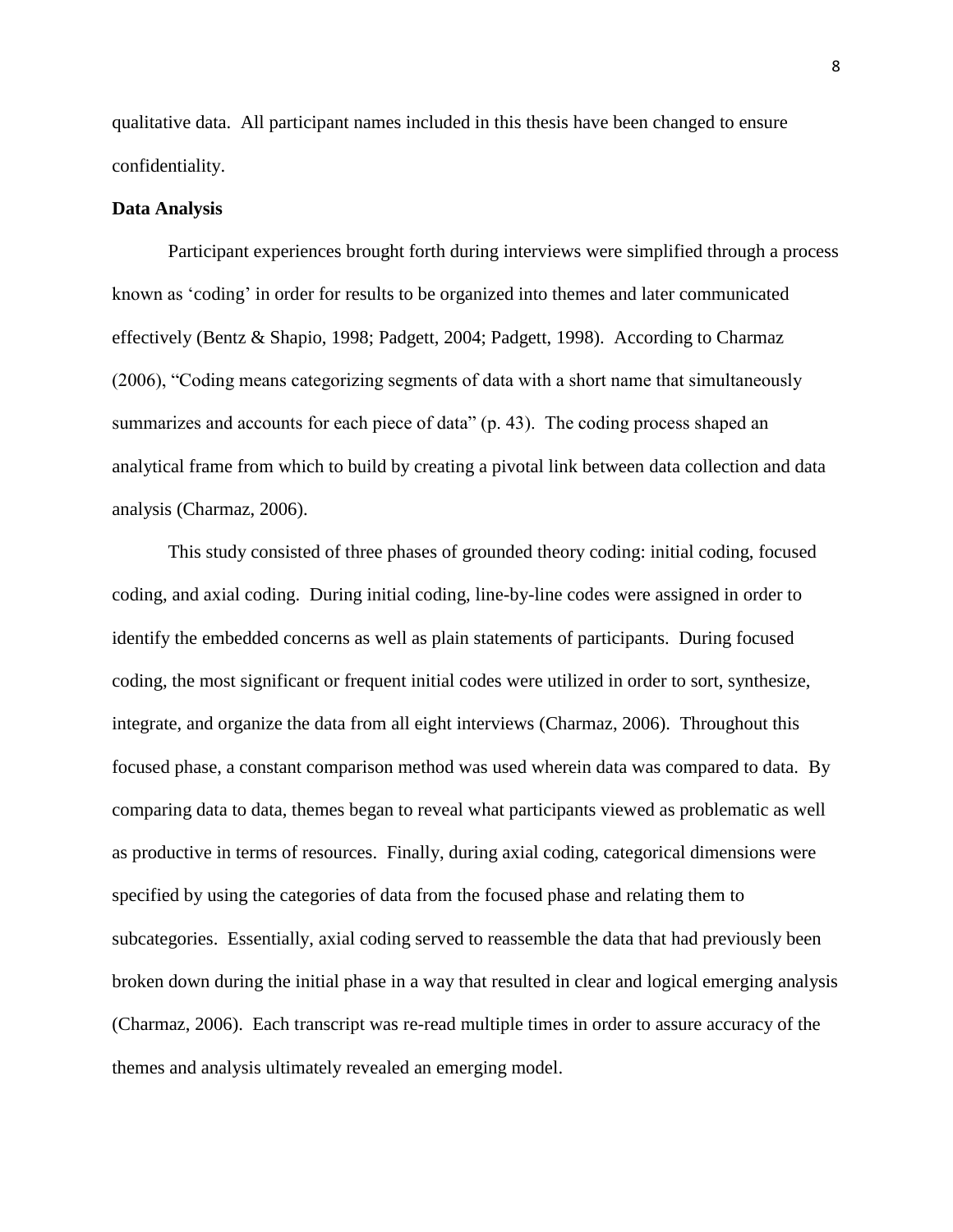#### **Demographics**

Participants' ages varied from eighteen to twenty-three with a mean age of twenty-one. Reported gender identity was fifty percent male and fifty percent female. Forty-three percent reported at least some higher education with one participant gaining a bachelor's degree as well as part-time employment. Of particular interest may be the fact that more than half of the participants identified as belonging to minority ethnic groups and all female participants identified as bisexual. Both characteristics may imply more specifically unique lived experiences and are worth acknowledging for future purposes.

| Table 1        |     |                       |             |                      |                             |          |                        |                         |  |
|----------------|-----|-----------------------|-------------|----------------------|-----------------------------|----------|------------------------|-------------------------|--|
| Demographics   |     |                       |             |                      |                             |          |                        |                         |  |
|                |     | Gender                | Sexual      |                      |                             |          | Highest<br>Grade Level | Employment              |  |
| Participant    | Age | Identity              | Orientation | Race                 | Ethnicity<br>Non-           | Language | Completed              | <b>Status</b>           |  |
| $\mathbf{1}$   | 23  | Female                | Bisexual    | African<br>American  | Hispanic/<br>Latino<br>Non- | English  | Some<br>College        | Unemployed              |  |
| $\overline{2}$ | 18  | Female                | Bisexual    | African<br>American  | Hispanic/<br>Latino<br>Non- | English  | HS/No-<br>Diploma      | Unemployed              |  |
| 3              | 19  | Male                  | Gay         | Caucasian<br>(White) | Hispanic/<br>Latino         | English  | GED                    | Unemployed              |  |
| 4              | 21  | Male                  | Gay         | Caucasian<br>(White) | Hispanic/<br>Latino         | English  | <b>HS Diploma</b>      | Unemployed              |  |
| 5              | 22  | Transgender<br>F to M | Bisexual    | <b>Bi-Racial</b>     | Hispanic/<br>Latino         | English  | Bachelor's<br>Degree   | Employed<br>(Part-Time) |  |
| 6              | 18  | Female                | Bisexual    | Cape<br>Verdean      | Non-<br>Hispanic/<br>Latino | English  | HS/No-<br>Diploma      | Unemployed              |  |
| 7              | 21  | Male                  | Gay         | African<br>American  | Non-<br>Hispanic/<br>Latino | English  | N/A                    | N/A                     |  |
| 8              | 23  | Female                | Bisexual    | Caucasian<br>(White) | Non-<br>Hispanic/<br>Latino | English  | Some<br>College        | Unemployed              |  |
| Table 1        |     |                       |             |                      |                             |          |                        |                         |  |

#### **Available Resources**

There are two primary types of resources that LGBT homeless youth are accessing or attempting to access in Boston: shelters and drop-in centers. Shelters provide homeless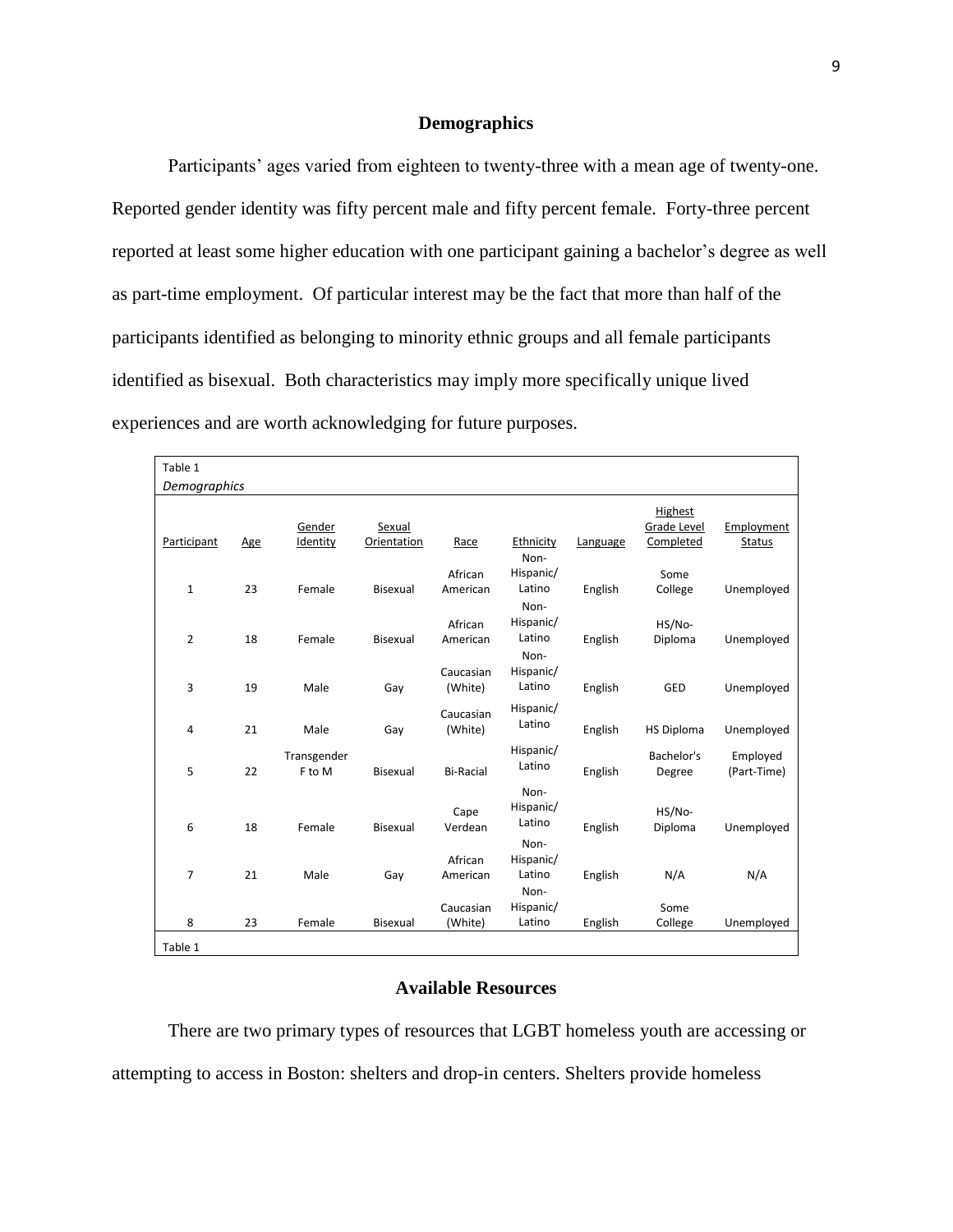individuals with shelter, food, clothing, meals, and safety, along with access to a wide range of support and services - all designed to help young people overcome difficult circumstances, become self-sufficient, and obtain transitional or permanent housing. Beds are available both on an emergency basis and for longer periods of time as "contract beds" for individuals who are actively working toward independence. At this time, there are no LGBT-specific shelters in the Boston area.

Drop-in centers are establishments that are open during certain hours of the day and provide support services to address a variety of needs; however they themselves do not supply shelter outside of business hours which is typically 35-40 hours per week at best. Their primary goals are to respond to the basic and urgent needs of homeless and street-involved youth at highest risk of disease and victimization, connect homeless and street-involved youth to ageappropriate services including on-site mental health and medical care, partner with community and civic organizations, local businesses, public officials, and advocacy groups to address the short and long-term effects of youth homelessness, and foster a space for youth to meet friends, talk to staff or participate in formal personal development programming. At this time, there are at least three LGBT-specific drop-in centers in the Boston area.

#### **Results**

Collected data depicts an emerging model via grounded theory techniques (See Figure 1). According to participant responses, there were three different avenues by which these LGBT youth became homeless. Those avenues were comprised of the aforementioned subgroups: runaway, throwaway, and systems youth. In the cases of runaway youth, individuals made the choice to leave their home. Conversely, throwaway youth were either abandoned by or made to leave by parents or caregivers. And, systems youth had spent the majority of their childhood in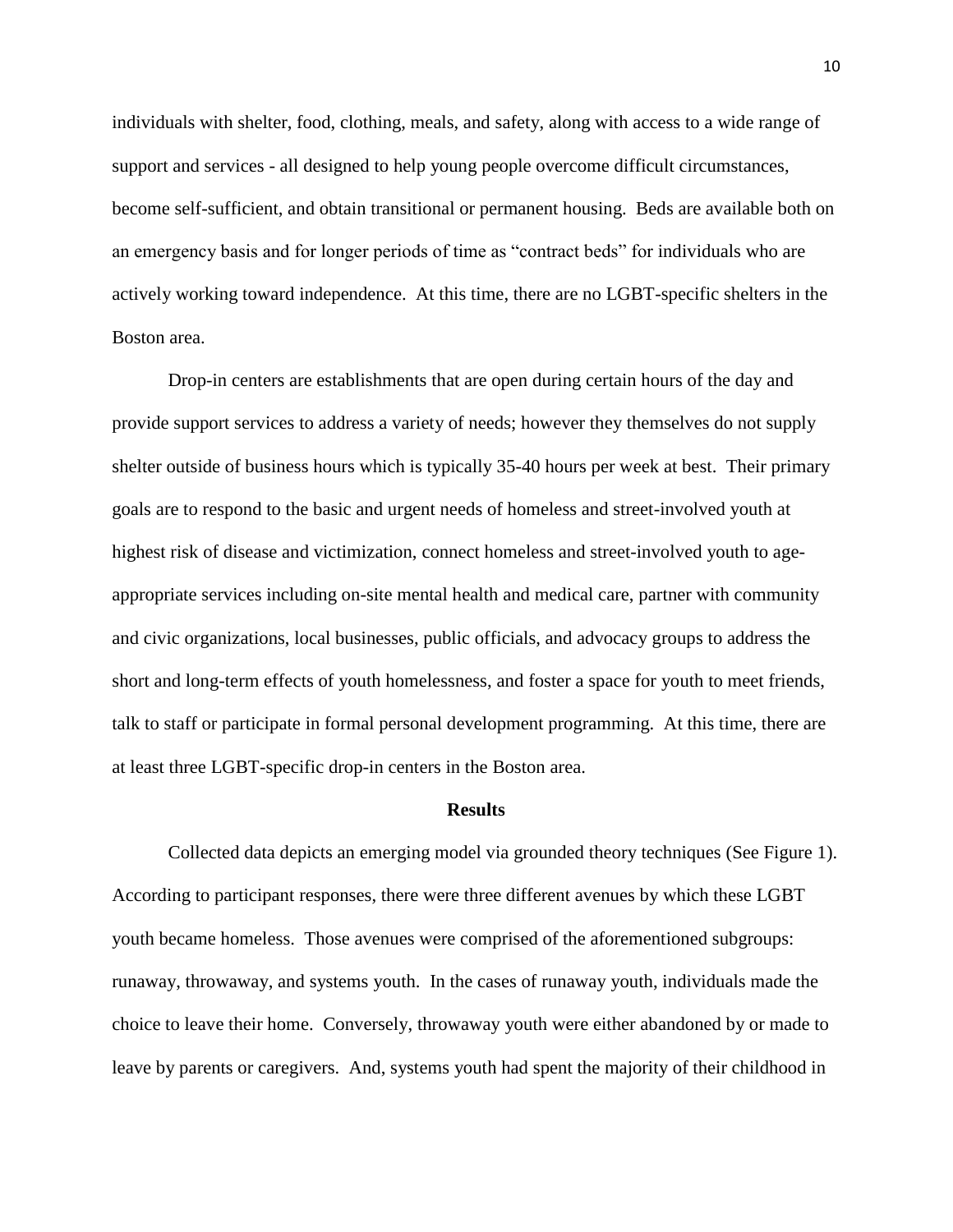either foster care of the juvenile justice system.

Once participants became homeless, they naturally had the choice not to pursue resources. However, all participants did attempt to find and access resources. There were two reported ways in which they did so – either by following peer referrals or by following "systems referrals" (ie: previous case managers). Peer referrals consisted of referrals to both drop-in centers as well as shelters while systems referrals only consisted of referrals to shelters.

#### **Finding Resources**

Five of the eight participants (63%) reported that it was difficult to find or locate resources once they became homeless. The reason most frequently reported was simply a lack of knowledge as to where to go, who to talk to and/or what to ask for.

*"I was about seventeen when I was like, 'I don't know what to do. I don't have anywhere to go.'" – Jaishon*

*"I did not know who to talk to, or who to ask, or how to ask for the things that I needed….There's not a real guideline for being homeless." – Aida*

Notably, four of the eight participants (50%) directly referenced obtaining initial information and guidance from their peers out on the street – meaning individuals who had already found resources themselves.

*"[Resources are] hard to find in regular populace. You have to go to the people who you think might know the answers and they're not necessarily the people who work [at them]. They're the ones who [go] and use the space[s]." - Aida "[I asked] kids on the street that I ran into." - Finn*

One of the eight participants (13%) reported that it was easy for him to find or locate resources once he became homeless. This individual's experience differed in that he received a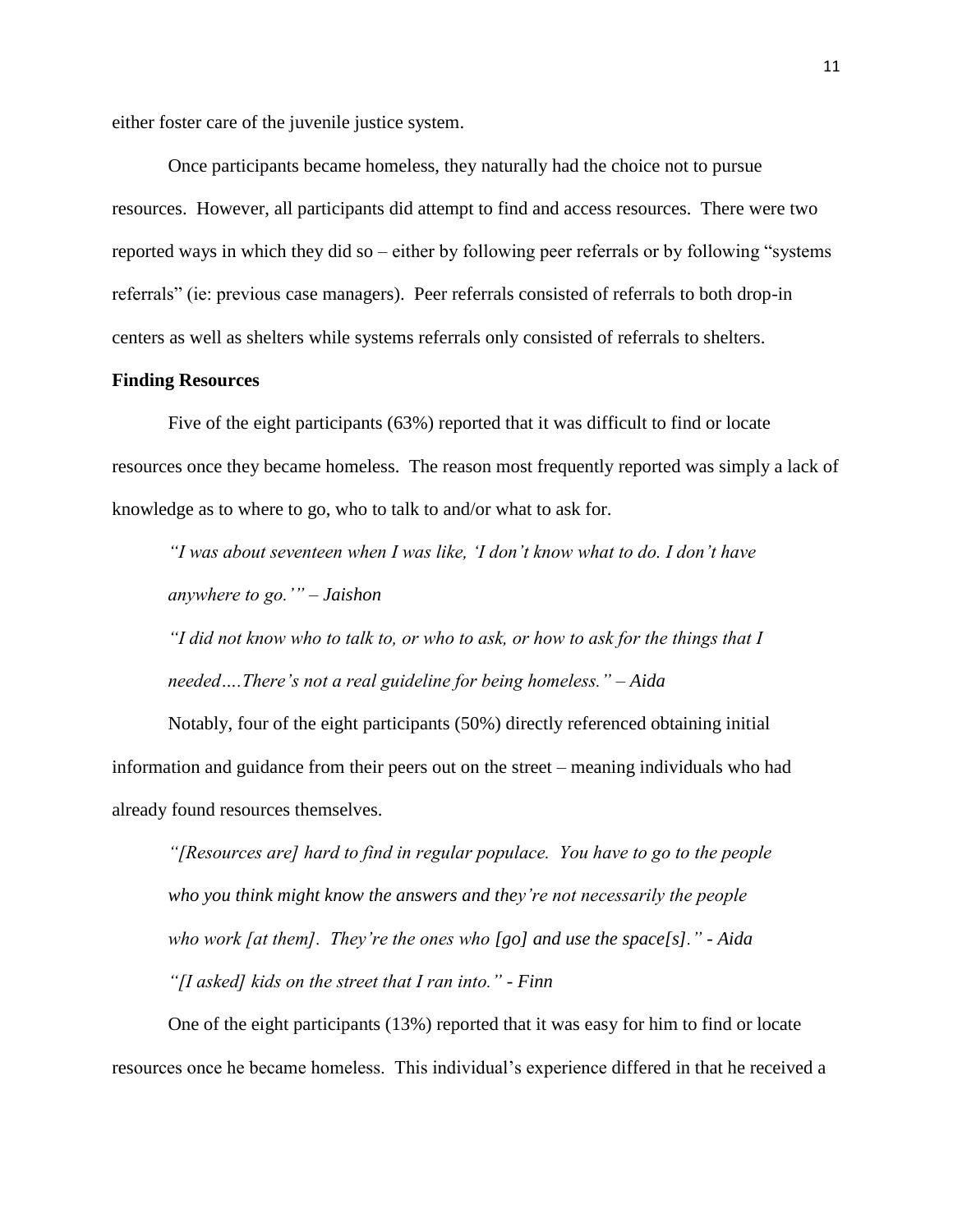systems referral – supplying him with a place to go for emergency shelter, guidance with employment, and the means to obtain health insurance.

*"When I first became homeless, I had [a case manager from a group home I had previously lived in] who [told me about a youth shelter]. So, I found somewhere right away. She [also] helped me find a job [and] get my MassHealth." – Duncan*

#### **LGBT-Specific Drop-In Centers**

In describing their lived experiences at drop-in centers, participants described an environment that was knowledgeable, respectful, comfortable and safe. More specifically, participants described the space and people as open, understanding, welcoming, and free from stigma. They also pinpointed the fact that there were people to relate to and staff who were accessible.

*"There are plenty of programs that don't run themselves as well as this place – as politely. Everyone's human here. Not everywhere you go, everyone's human." – Aida* 

*"When I went to [an LGBT-specific drop-in] it was kinda easy because it was like – you know - you see a lot of different kinds of genders and how they identify and what their sexual preference is and it was just very – it was - it wasn't like, it wasn't scary…so it made me feel welcomed." – Tamicka "There's openness here. Everyone's non-judgmental…it's refuge." – Finn "Here, I talk to a lot of the staff. I get along with all of them. I feel comfortable with everyone." – Duncan* 

#### **Non-LGBT-Specific Shelters and Potential Barriers**

In describing their lived experiences at shelters, participants described an environment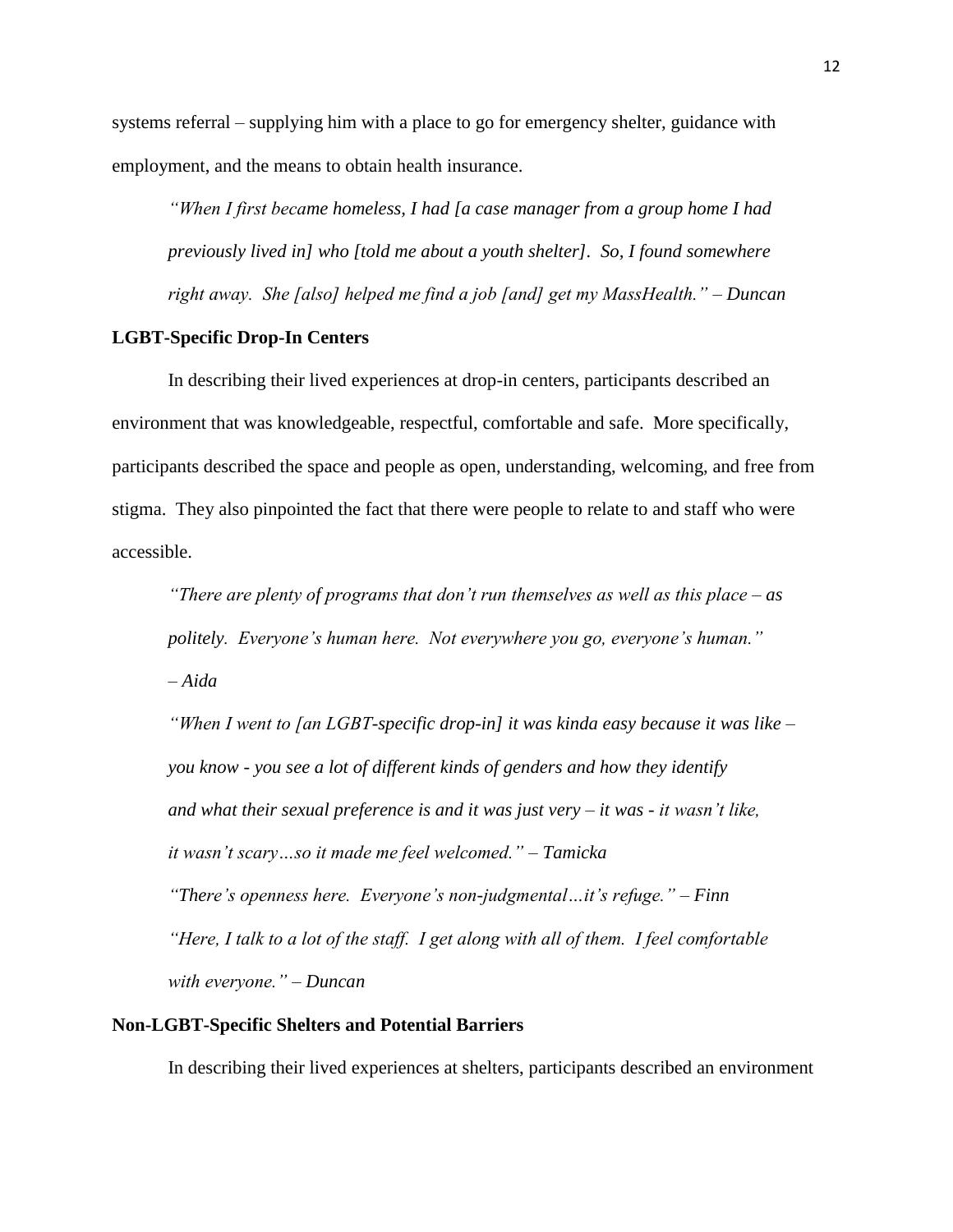with a severe lack of knowledge, ability and respect for LGBT youth. All participants reported that accessing these resources (ie: shelters) – wherein they were actually able to make use of the services – was difficult for them as LGBT youth. Numerous barriers were reported including: disrespect, lack of comfort, differential treatment, judgment, staff conduct, and safety concerns. Many of these barriers are a result of program-level issues, staff-related issues, and peer-related issues.

**Program-level barriers.** Participants reported frustration regarding incorrect recommendations, wherein they were led to believe a shelter was LGBT and/or youth friendly only to find that it was not – making them uncomfortable and unsure of their safety.

*"I've been to shelters that they call 'youth shelters' and it hasn't actually, like, been youth around…they also have flyers [that direct you to] shelters for LGBT youth and the shelters I've been in that they recommend are not LGBT youth…They're not friendly but they try to say it is." – Nick*

Others reported that shelters do not know where to place transgender individuals and/or are unable to confidently assure ones safety.

*"I've been in shelters that would accept me for being trans[gender] and some that won't. Um, recently I just got an interview for a shelter that's willing to work with me because I'm trans[gender]; but they're kind of 'iffy' about it because they don't know, like, where I should be, if I'm gonna be safe, and all that." – Nick* 

**Staff-related barriers.** Participants frequently reported that poor staff conduct was a barrier to accessing resources. The poor conduct included being unfriendly, unaccommodating, and unsupportive toward LGBT youth. Most specifically, numerous participants reported staff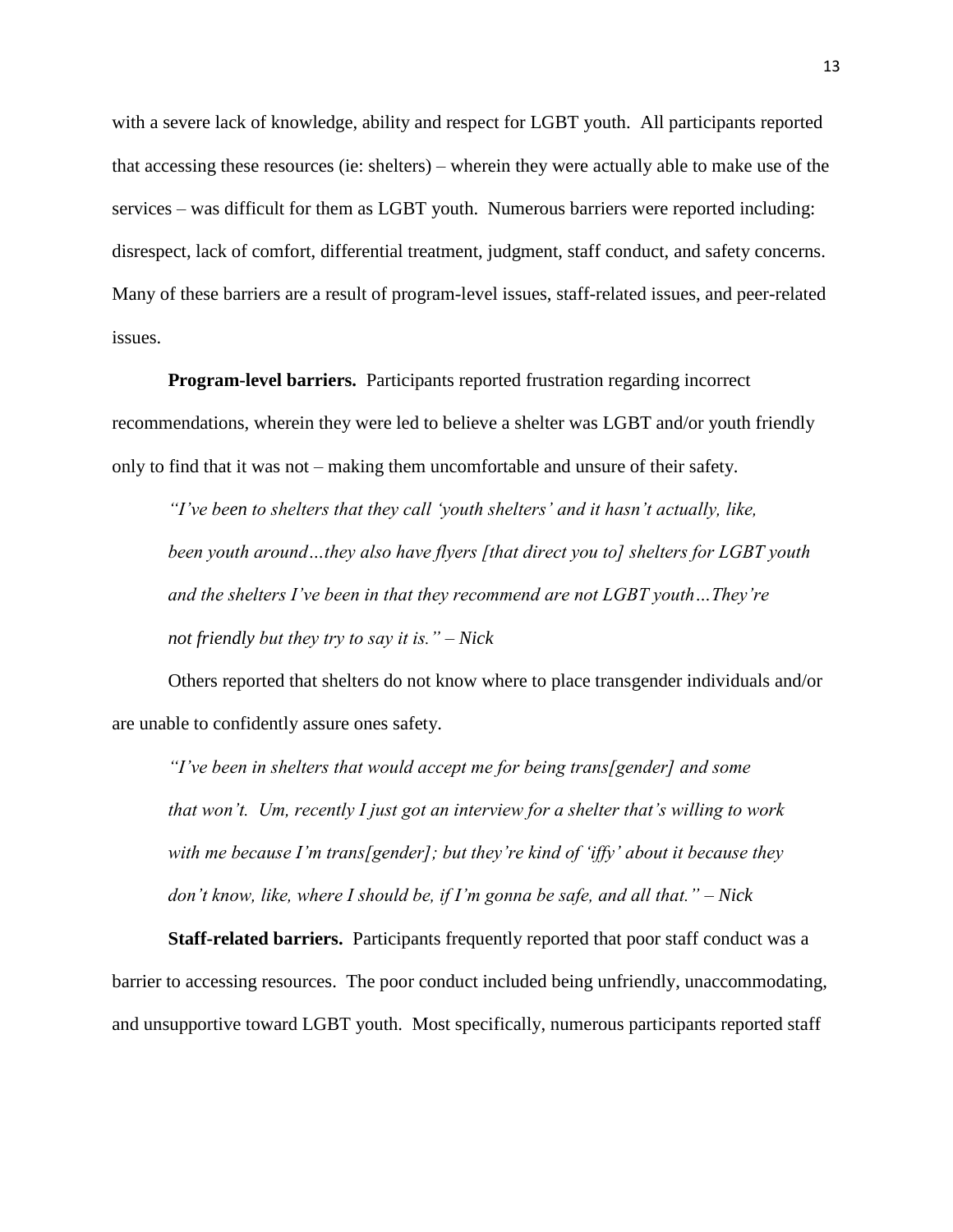routinely used incorrect pronouns and names as well as provided incorrect personal care supplies to LGBT youth.

*"They'll call you the wrong pronouns even though you've told them thirty times. Or they'll, like, give you the wrong [supplies]. And you're like, 'I already told you, I'm not that.' And they're like, 'Oh, we have to go by what your legal name* 

*is.' [eventhough] that's not the name I go by…it's been really stressful." – Nick* Numerous participants also reported feeling as though staff were unknowing, underequipped or simply unable to relate to them and their realities as LGBT homeless youth.

*"I feel as though everyone says that they're gonna help; but they really just don't know how to do it yet because it's hard." - Jaishon "I don't [want to] talk to [a] straight man about all my problems. [T]hey can't understand. They don't really know how." - Duncan*

**Peer-related barriers.** The most commonly reported peer-related barrier for participants was fear. Numerous participants expressed fear of judgment as well as fear for their personal safety with regards to other individuals accessing the same resources.

*"I don't like tellin' [the kids] what [or who] I like because it's like a lot of people are judgmental about that…and I feel bad because I don't want to be judged." – Tamicka*

*"When you walk into a place, when you're readin' people, it's just like they're gonna judge me, they're gonna think this about me, they're gonna think that about me – even if they don't. We come from two different worlds. So, when you talk to a person like me, it's not necessarily someone that [you see] on a daily basis and it's not something that [you're] used to. [So,] I guess I approach*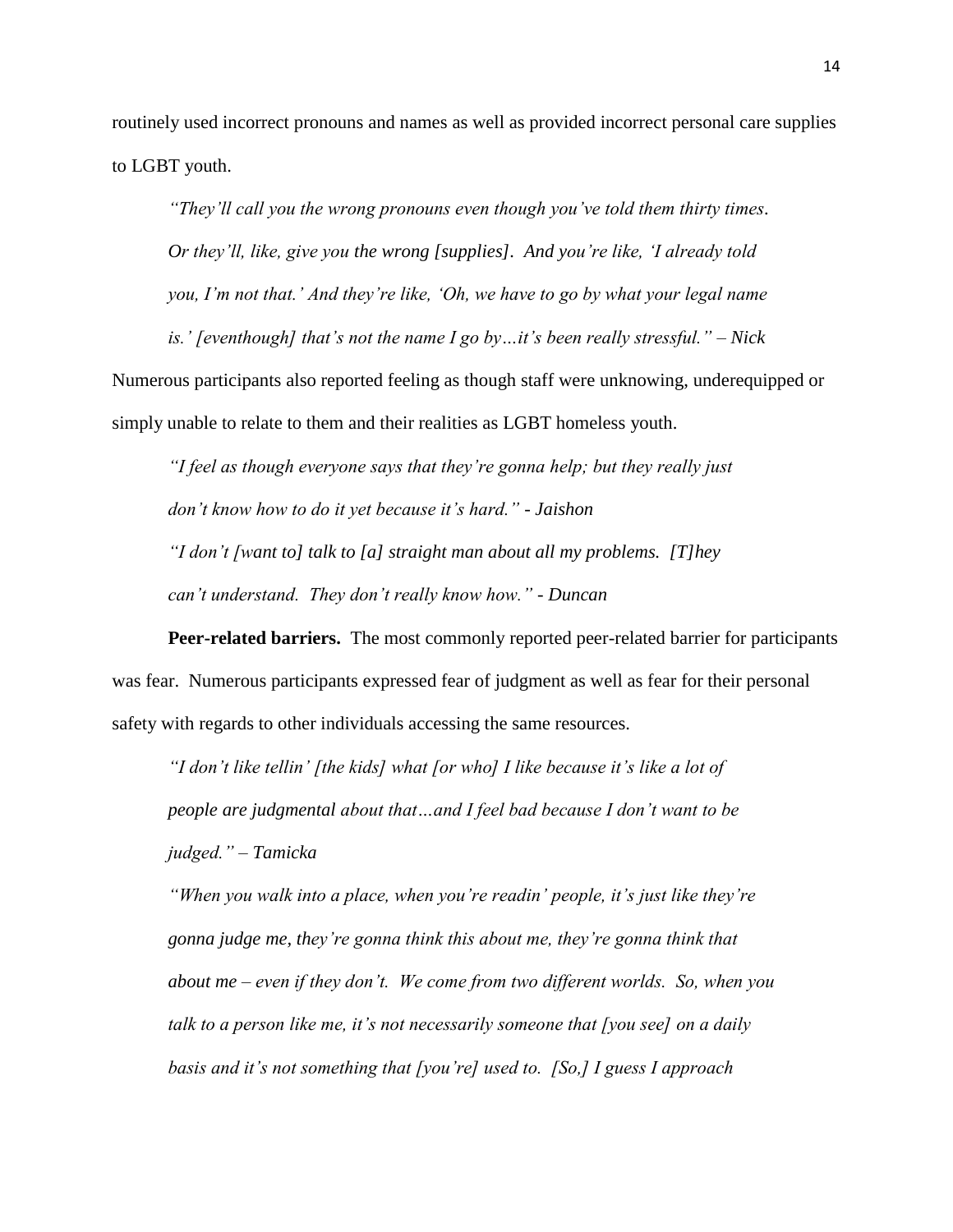*[resources] being nervous and being doubtful." – Jaishon* 

*"There are some [shelters where], if I went there, I'd probably get messed with or beat up." – Duncan*

#### **Significance**

According to this study, these lived experiences have resulted in LGBT youth preferring to access drop-in centers - meaning that they live and sleep outside only to utilize these provided spaces when they are open.

*"I'm trying to find [shelters] that are LGBT youth friendly and not finding any. With [this drop-in space] you can sleep here during the day, when they're open. But, like, they're [only] open until five. So, if I don't sleep at night – which I usually don't because it's kind of weird sleeping on the street with people walking by you – I'll sleep here and then stay up all night." – Nick* 

Therefore, the cycle of homelessness is not broken. In fact, it may be perpetuated. Furthermore, participants reported feeling stressed, frustrated, and angry after continual short-comings were experienced in shelter settings. So, LGBT youth are left depressed, with low self-esteem, walking away from resources and/or giving up all together – again, perpetuating the cycle of homelessness.

*"[Kids] turn away. They give up. They do. They take darker paths because the one that seemed like and should have been the right path didn't end up working out so well for them." - Aida*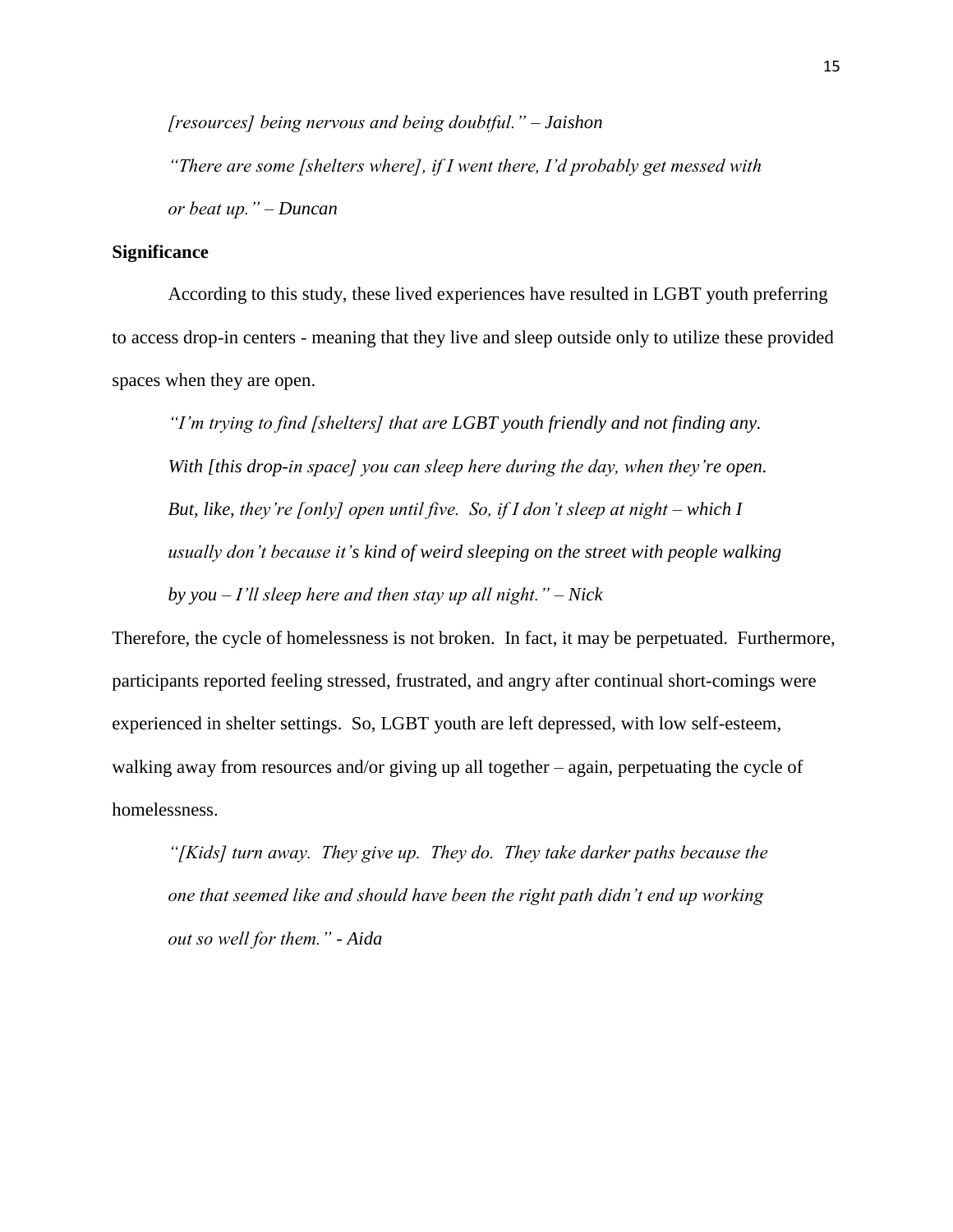

#### **Discussion**

The purpose of this study was to gain a deeper understanding of the experiences of LGBT homeless youth in Boston, Massachusetts regarding their use of resources and any potential barriers they may face. All participants were candid in discussing their lived experiences with homelessness, available resources, and barriers to those resources. During interviews, participants were able to indicate both positive and negative experiences with available resources. They were also able to identify what they perceived to be the biggest obstacles to resources and went so far as to suggest what might be helpful for service providers to do differently in the future.

The findings of this research indicate that LGBT youth tend to become homeless as a result of being runaway, throwaway, or systems youth. Once they find themselves homeless, they experience difficulty with initially locating resources. It was reported that participants either obtained guidance from peers on the street or past case managers (ie: systems referrals). An overwhelming majority of the time, LGBT homeless youth are tasked with guiding peers to safe, welcoming, and productive resources. Drop-in centers were found to be more viable and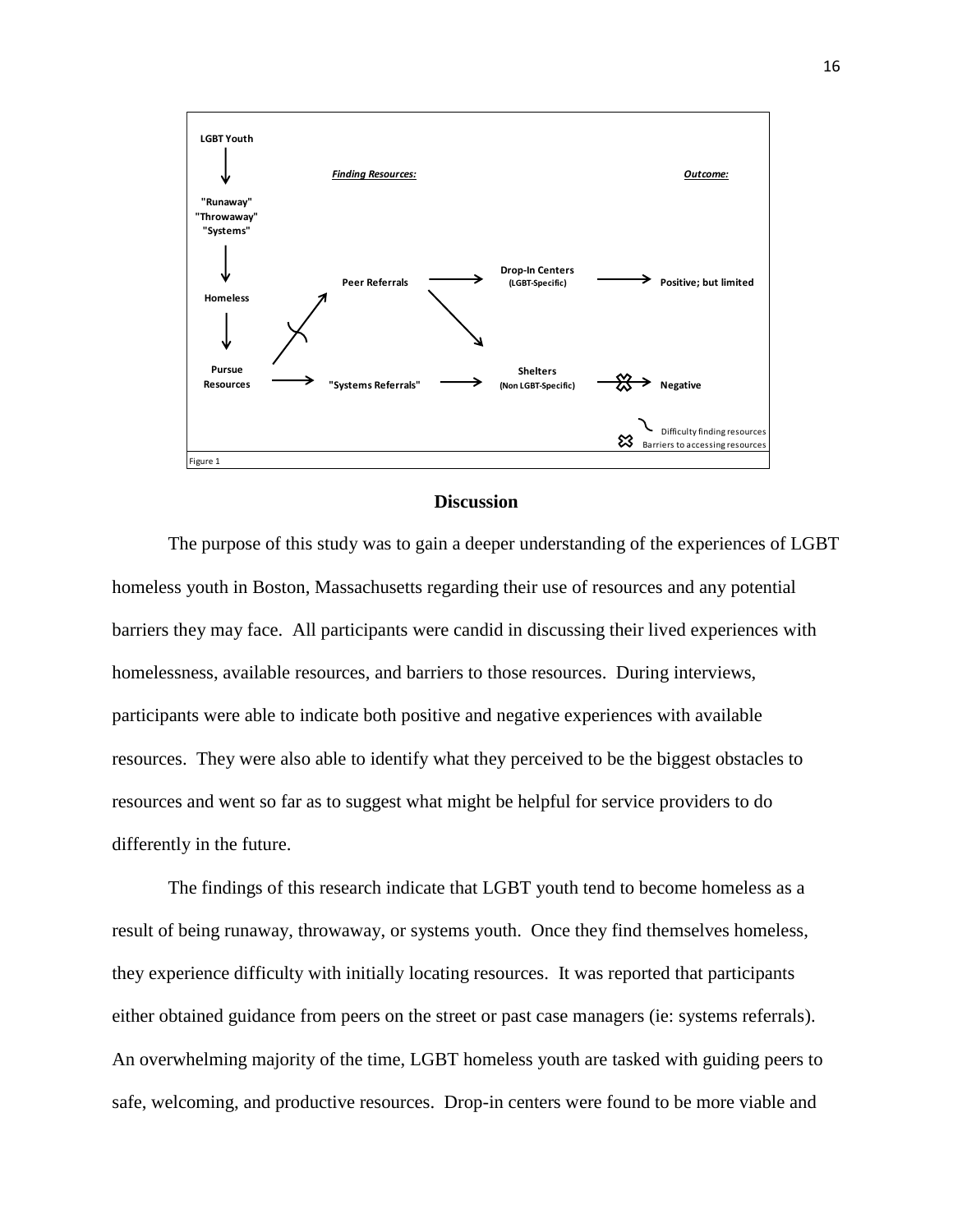effective for resource assistance in comparison to shelters. However, shelters are more often referred by systems referrals. In describing their lived experiences at shelters, participants reported that accessing resources was difficult for them due to their identification as LGBT youth. Reported barriers included: disrespect, lack of comfort, differential treatment, judgment, staff conduct, and safety concerns and were categorized as either program-level, staff-related, or peer-related barriers. These findings are important because participants reported feeling stressed, frustrated, and angry after continual short-comings were experienced in shelter settings. Therefore, LGBT youth are left to struggle with the stress, frustration, and anger associated with being both homeless as well as LGBT. Notably, the cycle of homelessness is not being broken. Instead, these youth are at risk of walking away from resources and/or giving up all together.

Clearly, the findings of this research indicate that LGBT-specific resources offer more knowledge, respect, and safety when servicing LGBT homeless youth. However, given the limited amount of LGBT-specific venues and the restricted reach of their services, all current resources need to become as safe, welcoming, and productive as possible so as to better serve this vulnerable population.

#### **Implications**

#### **Direct Social Work Practice Implications**

A true commitment from social work practitioners as well as policy analysts and advocates alike toward increasing their understanding of the realities and concerns of LGBT youth and the struggles associated with homelessness could go a long way in terms of intervention endeavors. This study has shown that LGBT homeless youth experience significant discomfort and difficulties while attempting to access resources. Social workers are likely to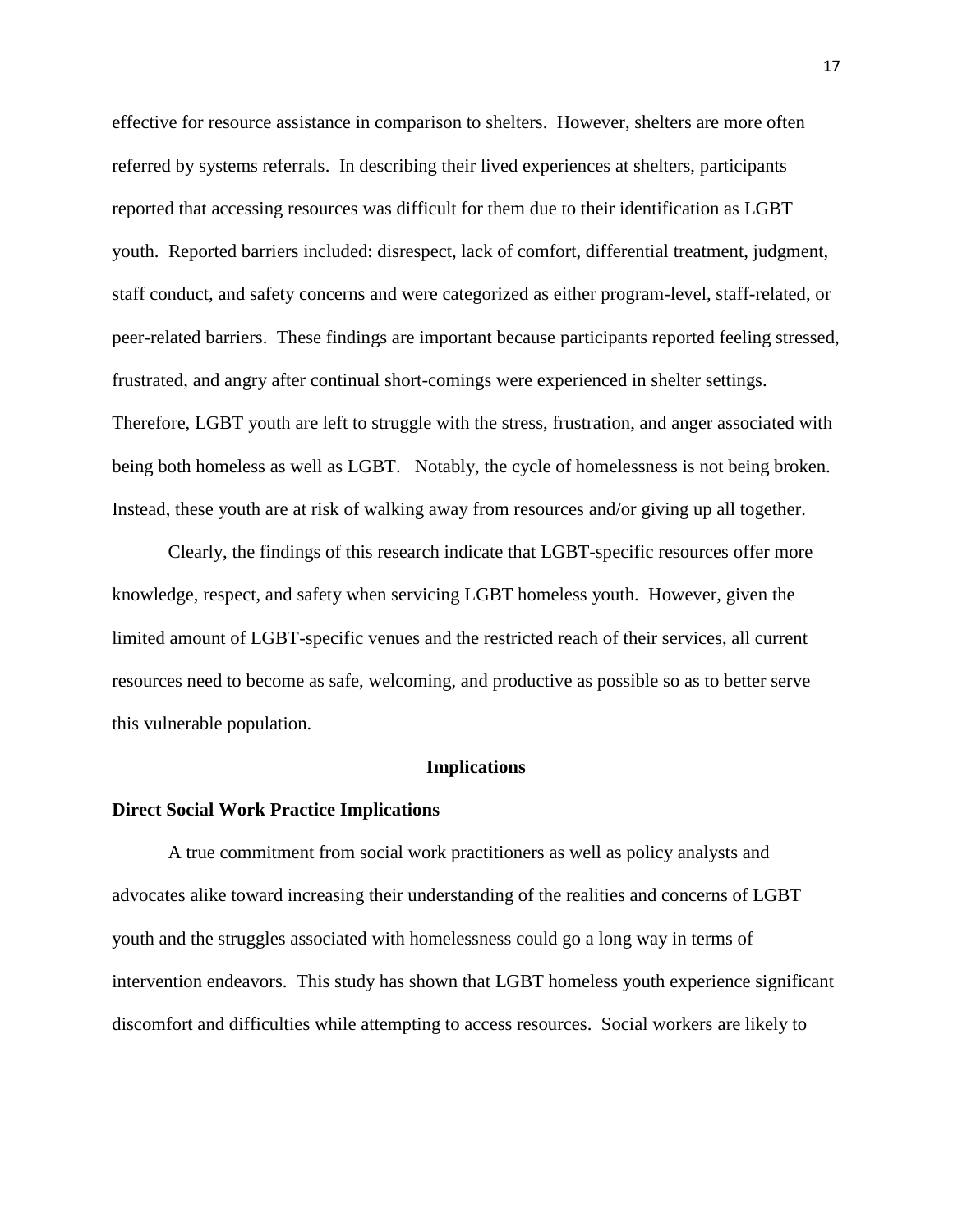come across LGBT homeless youth - given the reported prevalence - and it has been shown that special considerations may need to be taken when this happens.

Crisp & McClave (2007) advised social workers to employ a culturally competent and affirming approach when working with LGBT youth in an attempt to avoid further reinforcement of the stigma they already experience (Gattis, 2009). The bottom line is that licensure alone is not sufficient in order to assure cultural competence regarding LGBT youth and this truth expands and compounds when working with LGBT homeless youth. Therefore, professionals and agencies that are in a position to respond to and work with LGBT homeless youth ought to be required to demonstrate that they have been properly trained regarding the needs of the population (Gattis, 2009).

#### **Policy and Programming Implications**

Hunter (2008) suggested numerous modifications to the regulation of resources for homeless youth in order to deem them more welcoming, more productive, and safer for LGBT youth (Gattis, 2009). Those suggestions included: prohibiting discrimination against LGBT youth in the provision of services, requiring nondiscrimination and sensitivity training, and promoting the creation of LGBT-specific homeless youth programs (Gattis, 2009; Hunter, 2008). Perhaps the most fundamental and necessary policy change would be the addition of sexual orientation, gender identity, and gender expression to the list of categories which shelters are prohibited to discriminate by (Gattis, 2009; Hunter, 2008).

The National Gay and Lesbian Task Force recommended the establishment of funding, at both the state and local level, toward the provision of resources for all homeless youth. However, the task force also recommended that any and all recipients of such funds be required to display full commitment to the respectful, competent, and safe treatment of LGBT homeless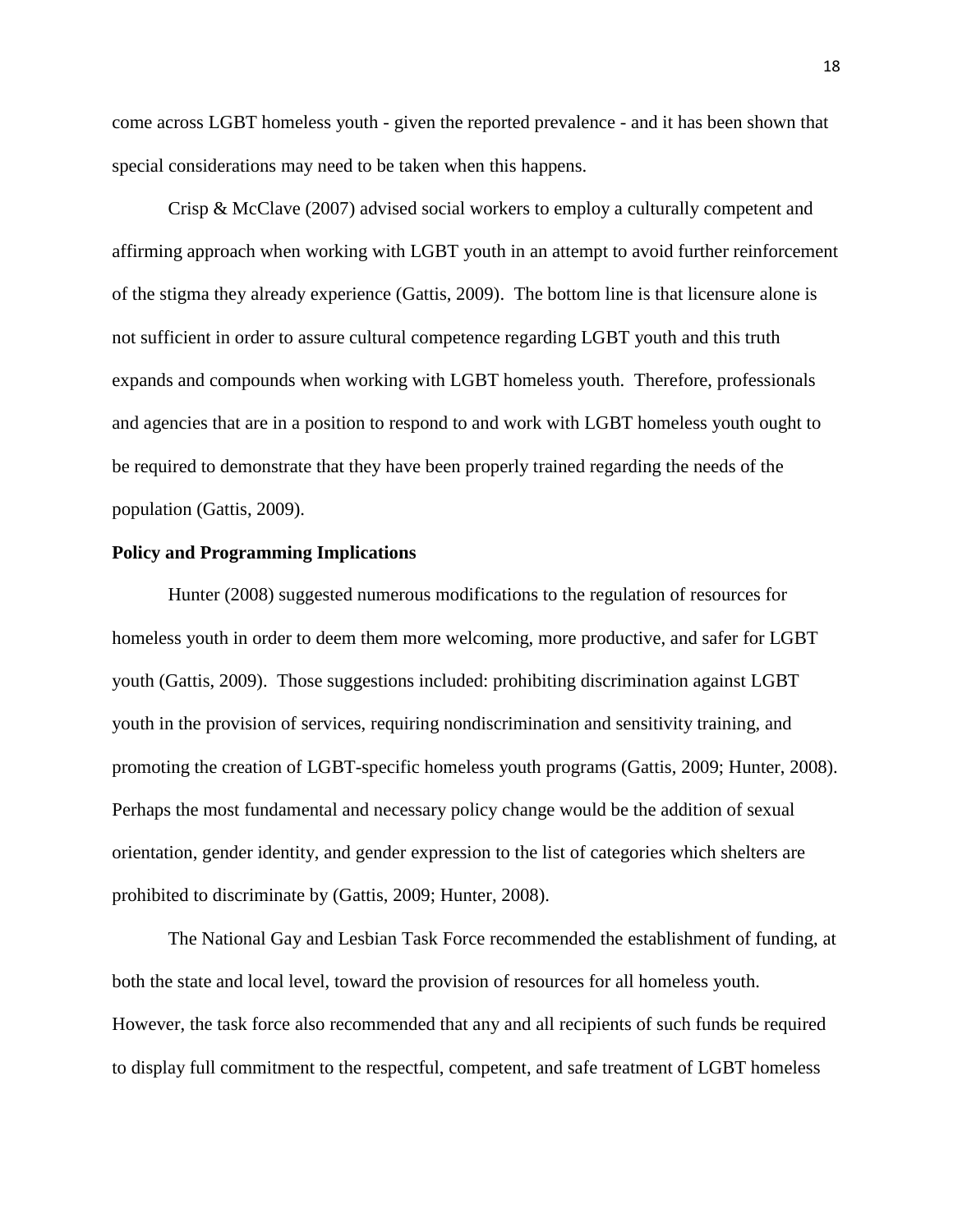youth (Gattis, 2009). This study has confirmed the need for resources to be held to a high standard of competence and nondiscrimination. In fact, when asked what they felt would be helpful for service providers to do, the most common participant response regarded staff and their abilities.

*"Hire people that can understand what [we're] going through or [who can] comprehend what [we're] trying to say – like pronouns and what [we] go by. At least listen!" – Nick* 

Overall, these findings imply that LGBT-specific resources offer more knowledge, respect, and safety when servicing LGBT homeless youth. However, it is important to acknowledge that the development of LGBT-specific youth shelters may only serve as a bandaid and create a "separate but equal" scenario. So, realistically, the ultimate goal should be for current resources to become as safe, welcoming, and productive as possible so as to best serve this vulnerable population. This will require thorough training and reliable regulation. As these measures are introduced, systems referrals ought to include more drop-in center involvement, enabling LGBT youth to benefit from more specific service types as well as the more positive experiences reported at such resources. Also, because LGBT homeless youth are often tasked with guiding peers to safe, welcoming, and productive resources, LGBT-specific resources need to increase their visibility and youth need to be well-informed about available resources.

#### **Limitations**

Perceived limitations of this study include a small sample size as a result of some initial recruitment difficulties and a narrow focus of location – given that recruitment and interviews were held at one resource site which also happened to be a drop-in center. Additionally, there was a lack of saturation especially in reference to participant demographics like sexual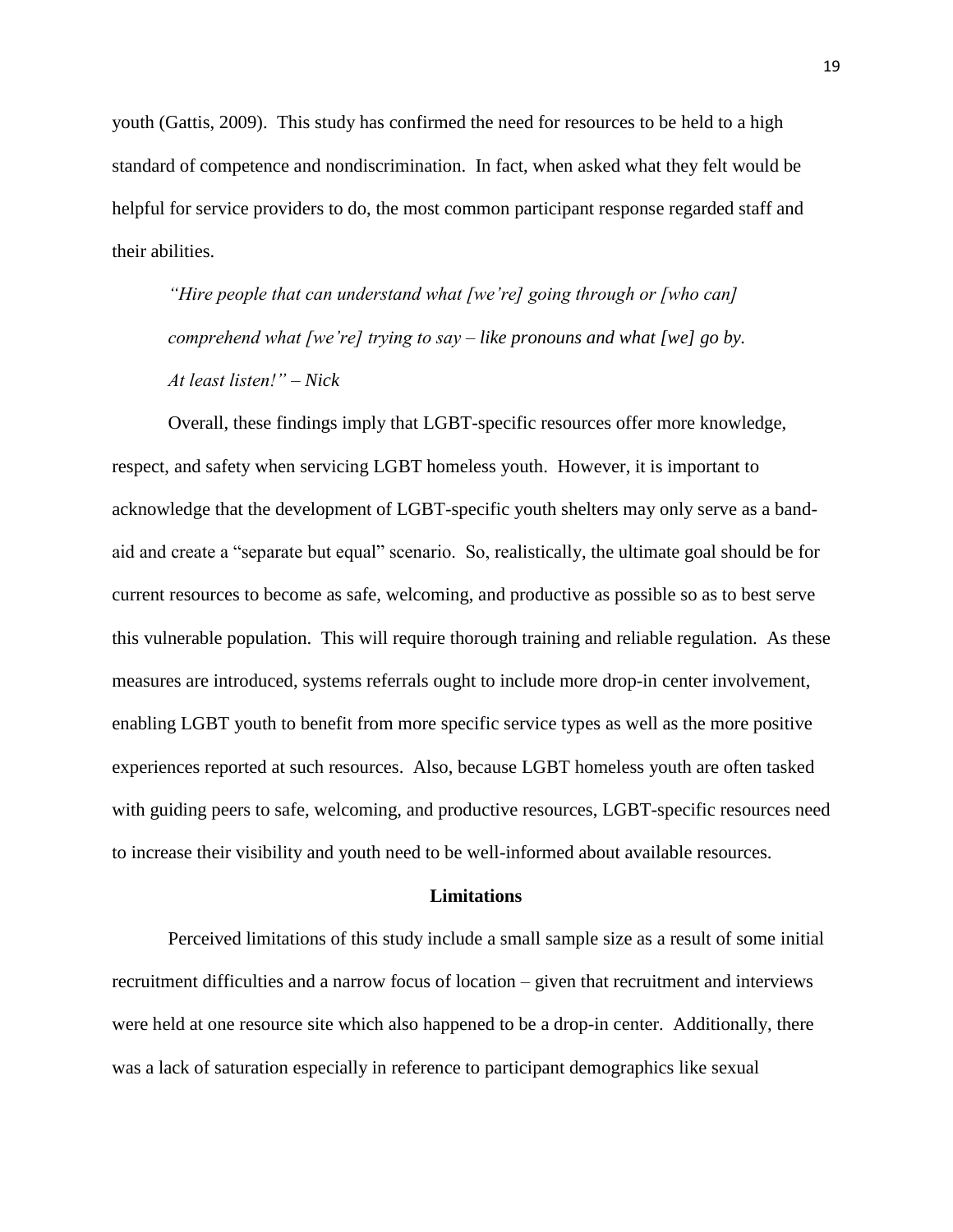orientation and ethnicity. However, this research can be of use by (1) supplementing the extremely limited amount of research relating to the topic of LGBT homeless youth and (2) informing the public of barriers to resources so that they can better address them in the future.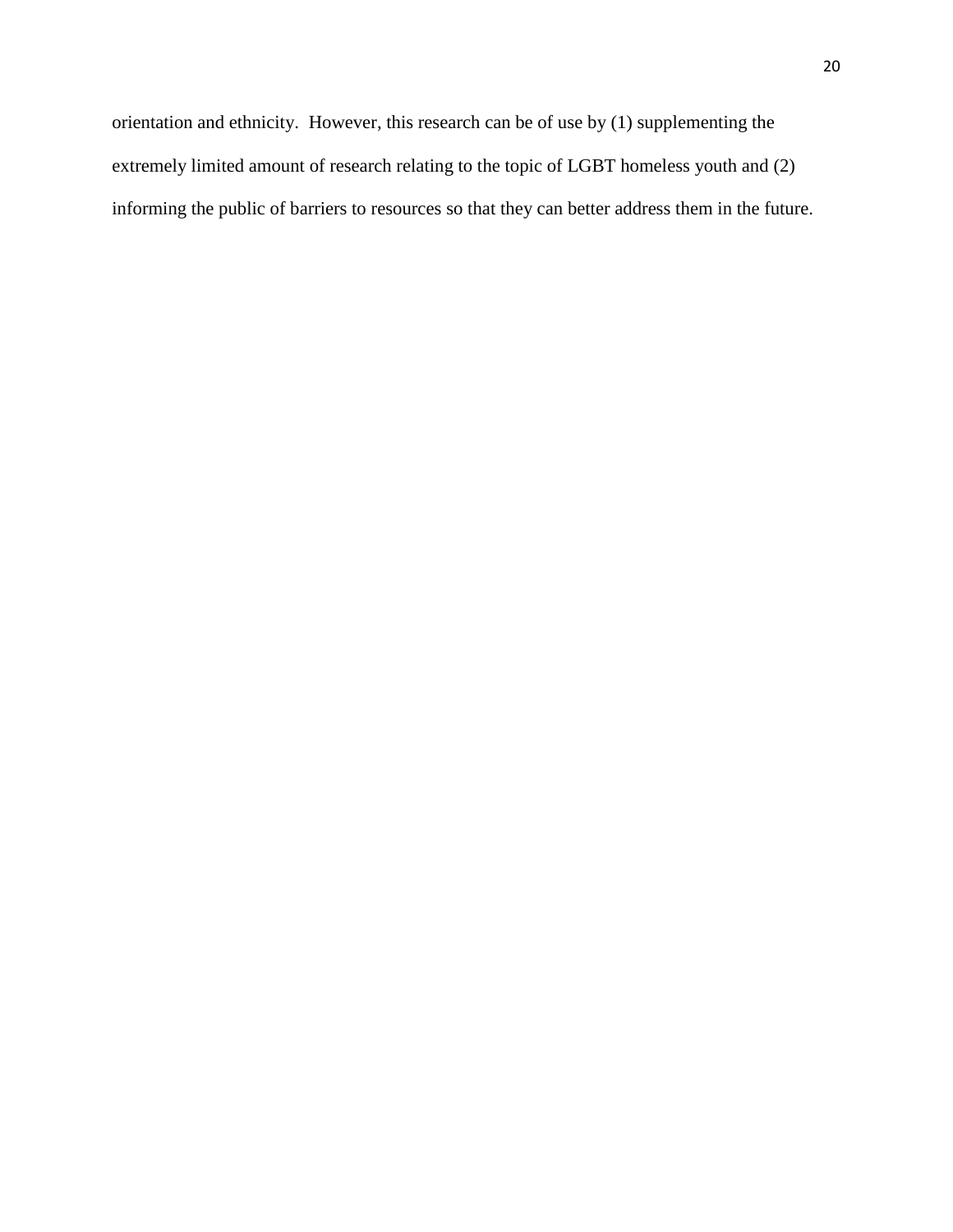#### **References**

- Bentz, V., & Shapiro, J. (1998). Mindful Inquiry in Social Research. Thousand Oaks, California: Sage Publications, Inc.
- Charmaz, K. (2006). *Contructing Grounded Therory: A Practical Guide Through Qualitative Analysis* (pp. 1-50). Thousand Oaks, CA: Sage Publications Inc.
- Cochran, B., Stewart, A., Ginzler, J., & Cauce, A. (2002, May). Challenges Faced by Homeless Sexual Minoritites: Comparison of Gay, Lesbian, Bisexual, and Transgender Homeless Adolescents With Their Heterosexual Counterparts. *American Journal of Public Health*, 92(5).
- Crisp, C., & McClave, E. L. (2007). Gay affirmative practice: A model for social work practice with gay, lesbian, and bisexual youth. *Child and Adolescent Social Work Journal, 24,*  403-421.
- Dorsen, C. (2010). Vulnerability in homeless adolescents: concept analysis. *Journal Of Advanced Nursing*, *66*(12), 2819-2827. doi:10.1111/j.1365-2648.2010.05375.x
- Fact Sheet: Homeless lesbian, gay, bisexual and transgender (LGBT) youth in Boston, Mass. (n.d.). In *National Gay and Lesbian Task Force*. Retrieved February 11, 2013.
- Gattis, M. N. (2009). Psychosocial Problems Associated With Homelessness in Sexual Minority Youths. *Journal of Human Behavior in the Social Environment*, *19*, 1086-1090.
- Hulstein, M. J. (2012). Recognizing and Respecting the Rights of LGBT Youth in Child Custody Proceedings. *Berkeley Journal Of Gender, Law & Justice*, *27*(2), 175.
- Hunter, E. (2008). What's good for the gays is good for the gander: Making homeless youth housing safer for gay, bisexual, and transgender youth. *Family Court Review, 46*(3), 543- 557.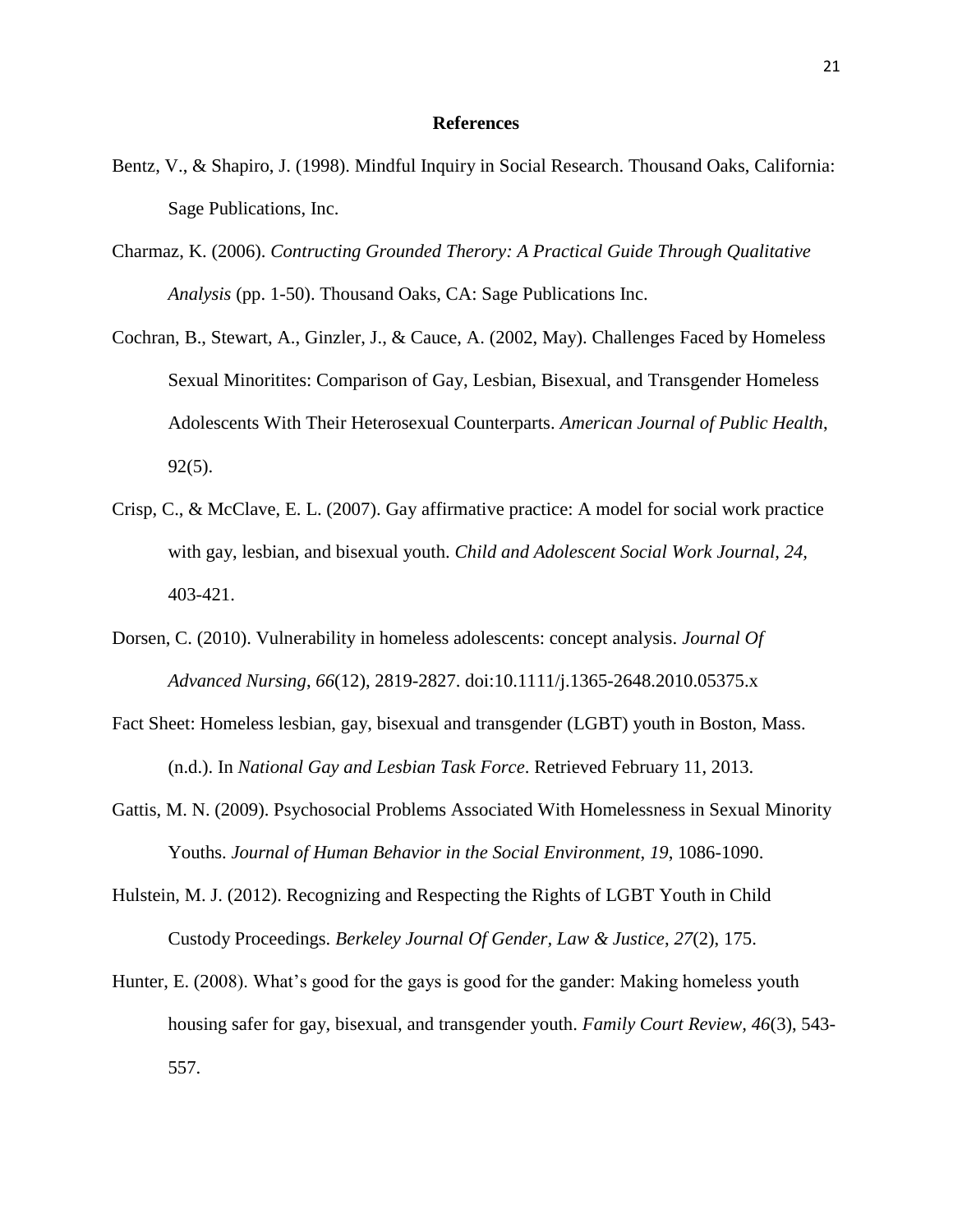- Incidence and Vulnerability of LGBTQ Homeless Youth. (n.d.). In *National Alliance to End Homelessness*. Retrieved February 11, 2013
- National Alliance to End Homelessness. (n.d.). LGBTQ Homeless Youth Fact Sheet. In *Safe Schools Coalition*. Retrieved February 11, 2013
- Padgett, D. (1998). Qualitative Methods in Social Work Research. Thousand Oaks, California: Sage Publications, Inc.
- Padgett, D. (2004). The Qualitative Research Experience. Belmont, California: Wadsworth/ Thomson Learning.
- Ray, N. (2006). Lesbian, Gay, Bisexual and Transgender Youth: An Epidemic of Homelessness.

New York, NY: National Gay and Lesbian Task Force Policy. Retrieved February 11, 2013

- United States Interagency Council on Homelessness. (2010). *Opening Doors: Federal Strategic Plan to Prevent and End Homelessness* (pp. 19-53). Washington D.C.: United States Interagency Council on Homelessness. Retrieved February 12, 2013
- Van Leeuwen, J.M., Boyle, S., Salomonsen-Sautel, S., Baker, D., Garcia, J.T., Hoffman, A., & Hopfer, C.J. (2006). Lesbian, Gay, and Bisexual Homeless Youth: An Eight-City Public Health Perspective. *Child Welfare*, 85(2), 151-170.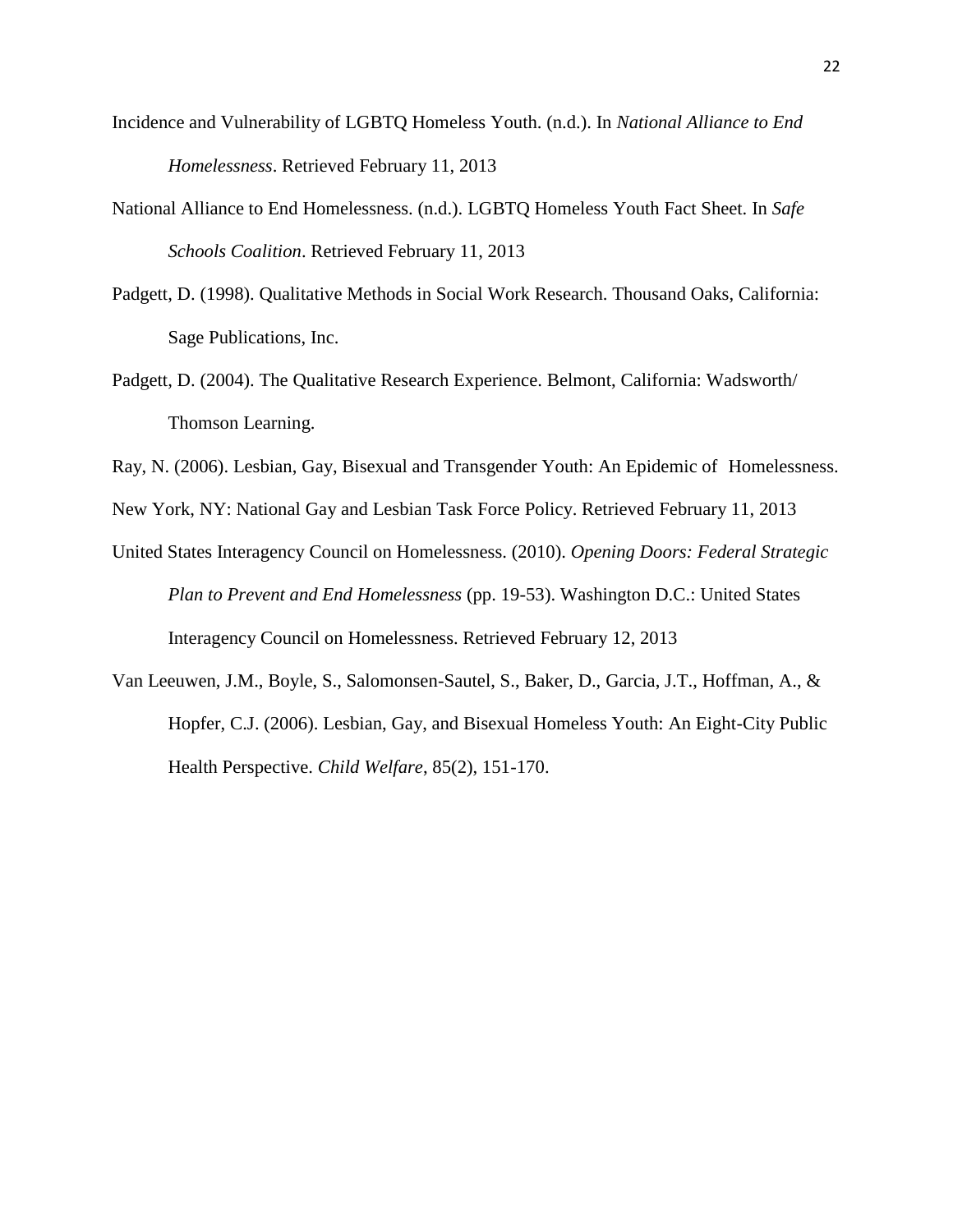**Appendices**

**Appendix A: Recruitment Flyer**

# **LET YOUR VOICE BE HEARD**

Looking for LGBT individuals between the ages of 18 and 24 who are experiencing or have experienced homelessness in the area of Boston, Massachusetts.

All interviews will be confidential and will concern the use of available resources and/or potential barriers.

Interested in participating? Please call Brittney Connery at (857-939-1692) Or email [bconnery@student.bridgew.edu](mailto:bconnery@student.bridgew.edu)

> Brittney Connery Student at Bridgewater State University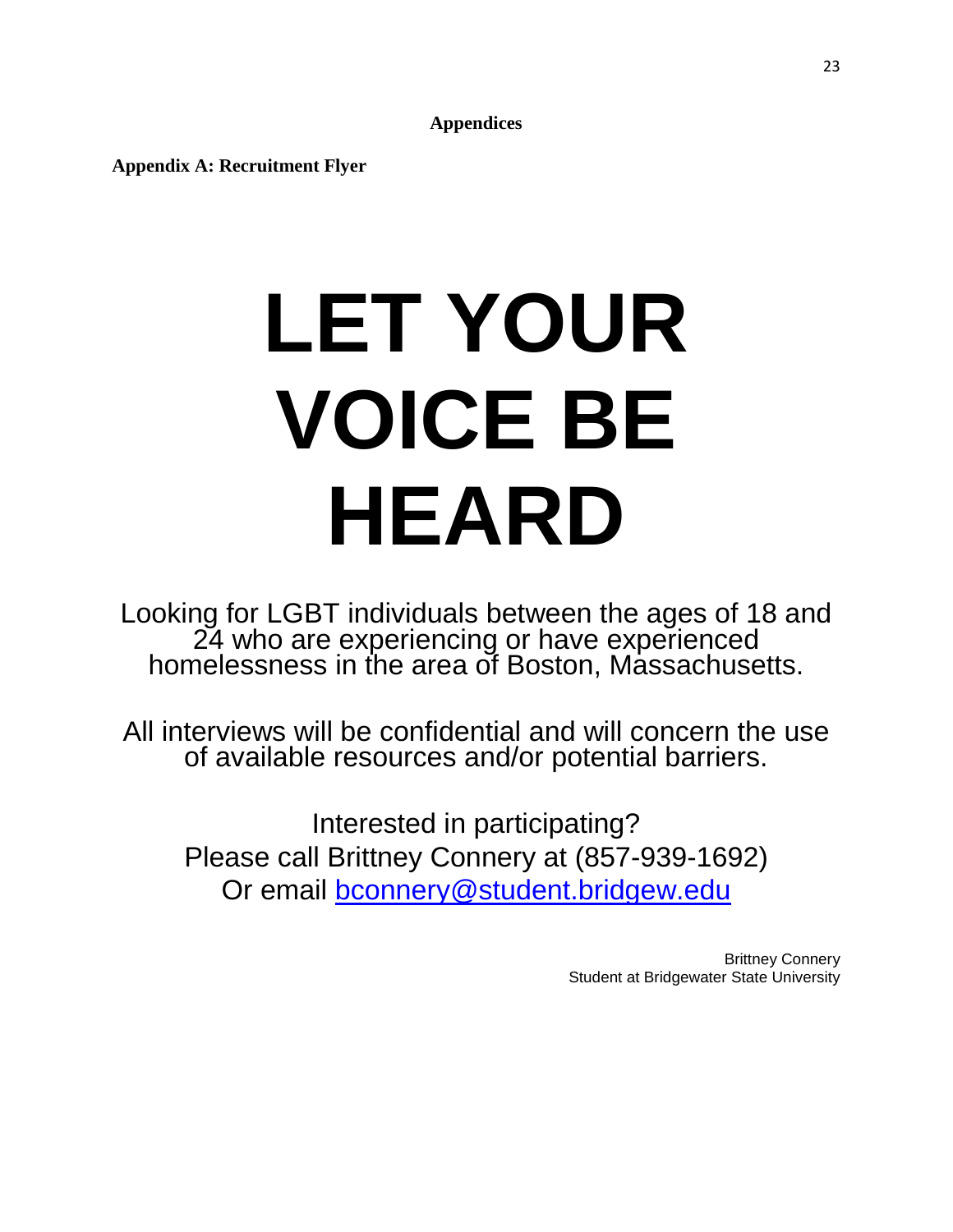#### **Appendix B: Informed Consent Form**

#### Bridgewater State University Informed Consent Document

Title of Research:

### **LGBT homeless youth in Boston, Massachusetts: Experiences regarding resources and potential barriers**

#### Researcher: **Brittney Connery (857-939-1692)**

You are being asked to participate in a project conducted through Bridgewater State University. The University requires that you give your signed agreement to participate in this project.

The investigator will explain to you in detail the purpose of the project, the procedures to be used, and the potential benefits and possible risks of participation. You may ask her any questions you have to help you understand the project. A basic explanation of the project is written below. Please read this explanation and discuss with the researcher any questions you may have.

If you then decide to participate in the project, please sign on the last page of this form in the presence of the person who explained the project to you.

#### **1. Nature and purpose of the Project**

The purpose of this research is to gain a deeper understanding of the experiences of LGBT homeless youth in Boston, Massachusetts regarding use of resources and potential barriers they may face.

#### **2. Explanation of the Procedures**

You will be asked about your personal experiences regarding homelessness and available resources as a self-identified LGBT individual.

You should not participate in this study if you have *not* experienced homelessness in the Boston area, if you are *not* between the ages of 18 and 24, or if you do *not* identify as lesbian, gay, bisexual, or transgender.

Your participation in the study will last for one hour or less.

#### **3. Discomfort and Risks**

It is possible that you may experience some discomfort with the disclosure or discussion of your personal housing status, sexual orientation, and/or possible difficulties faced while accessing resources.

#### **4. Benefits:**

This study is important because the results could inform individual professionals and social systems on how to best work with and benefit LGBT homeless youth. You may not benefit, personally by participating in this study.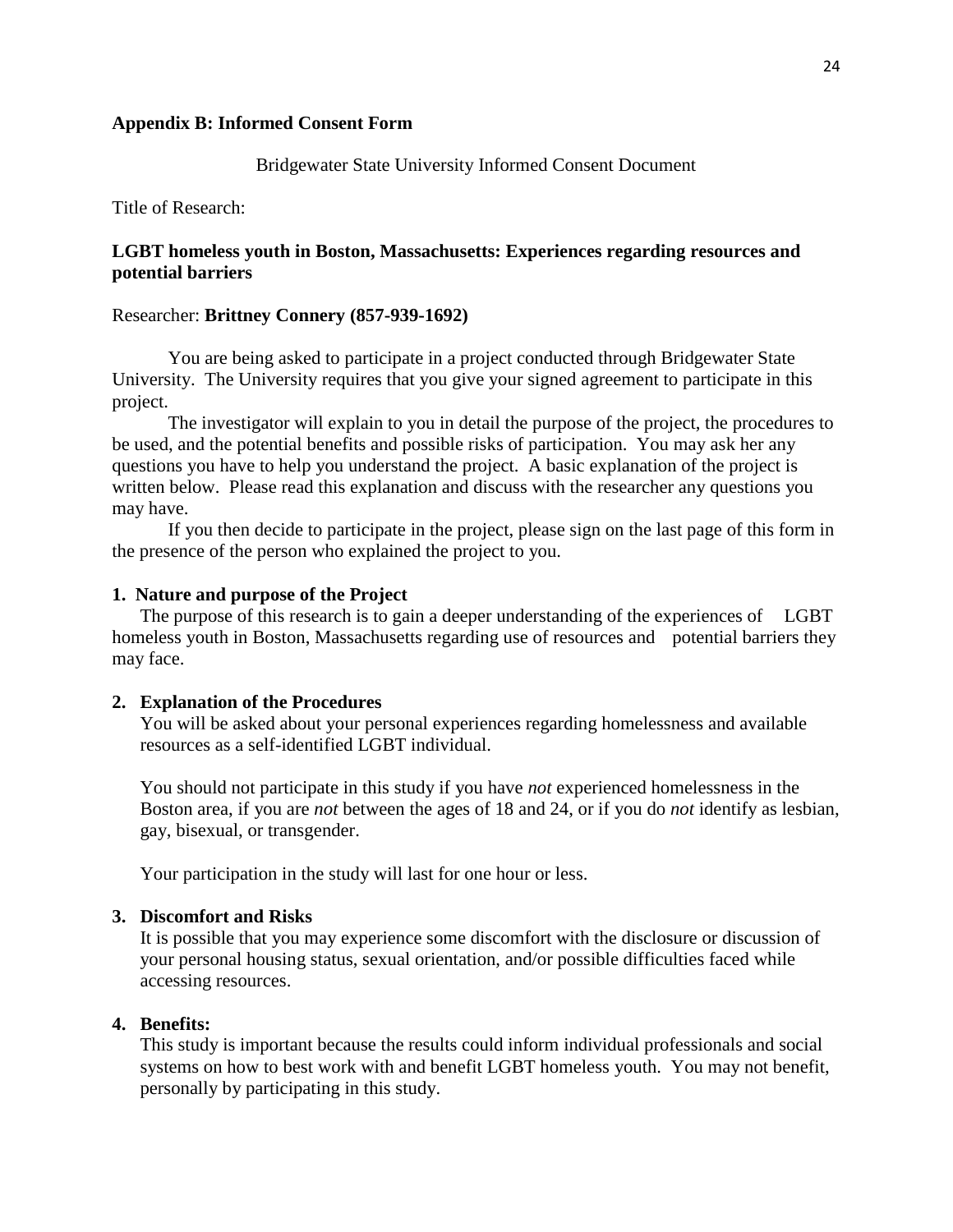# **5. Confidentiality:**

Your information will be kept confidential. Interviews will be tape recorded only with interviewee's consent. Participants will not be identified by name on the tape-recorded conversations. Each conversation will be assigned a number. No one, besides the researcher, will have access to the tape-recorded conversations. Information will be stored and protected on researcher's home computer. Researcher will transcribe interviews and will be the only person who will have access to participant's information.

Additionally, while every effort will be made to keep your study-related information confidential, there may be circumstances where this information must be shared with:

- \* Federal agencies, for example the Office of Human Research Protections, whose responsibility is to protect human subjects in research
- \* Representatives of Bridgewater State University, including the Institutional Review Board, a committee that oversees the research at BSU

# **Refusal/Withdrawal:**

Refusal to participate in this study will have no effect on you or any future services you may be entitled to. Anyone who agrees to participate in this study is free to withdraw from the study at any time without penalty.

**I understand that it is not possible to identify all potential risks in a research study and I believe that reasonable safeguards have been taken to minimize both the known and potential but unknown risks.**

Participant Signature Date

Witness Signature Date

Any questions regarding the conduct of the project, questions pertaining to your rights as a research subject, or research related to injury, should be brought to the attention of the IRB Administrator at (508) 531-1242.

Any questions about the conduct of this research project should be brought to the attention of the principal investigator: **Brittney Connery (857-939-1692)**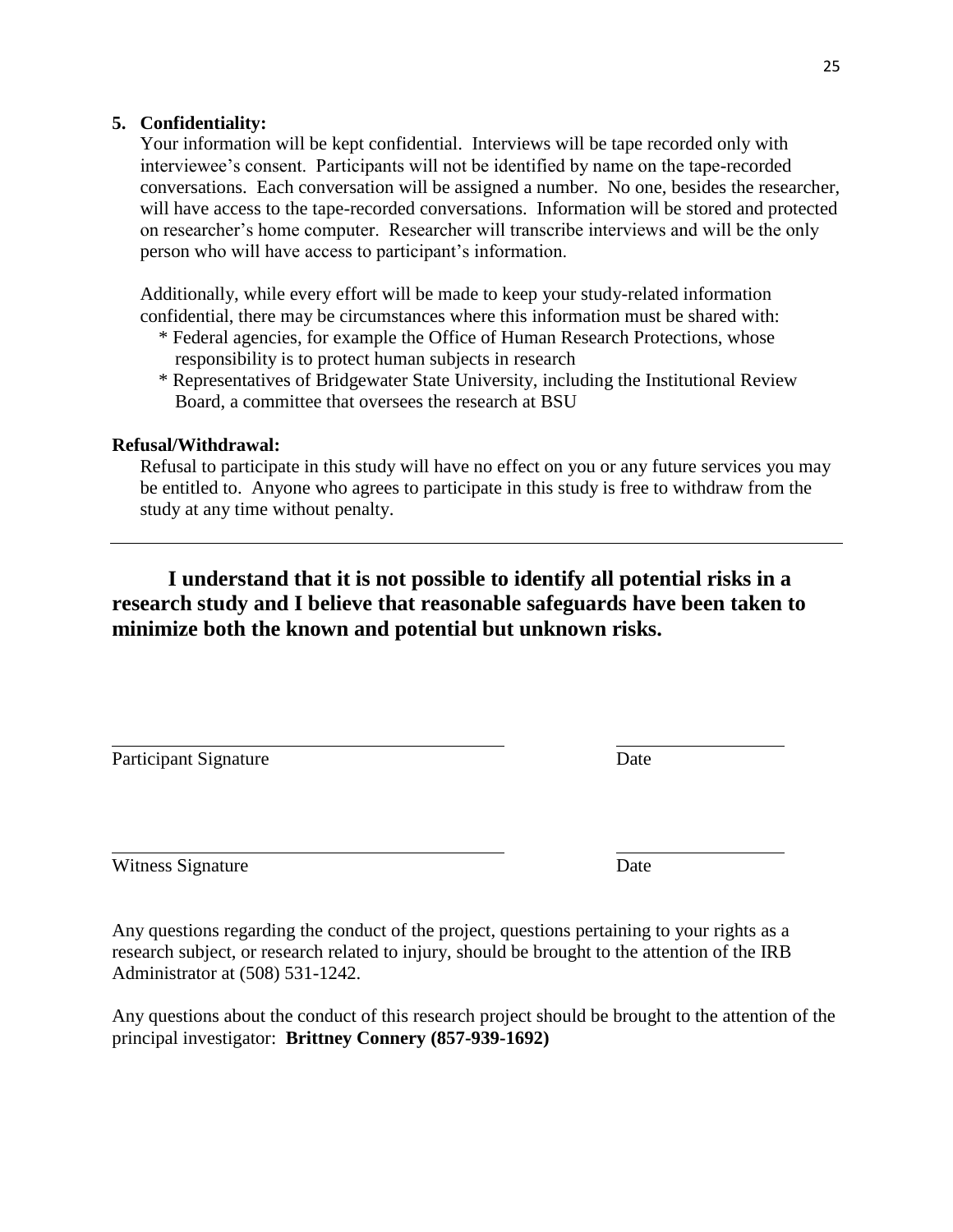# **Appendix C: Audio Consent Form**

# **Audio Release**

I hereby indicate my consent for the use of any recorded material taken of myself during this research project. I understand that I may withdraw permission for audio material to be used in this research project at any time.

# PLEASE CHECK ONE BOX AND SIGN BELOW

I agree to have my interview recorded for the use of this research project.

\_\_\_\_\_\_\_\_\_\_\_\_\_\_\_\_\_\_\_\_\_\_\_\_\_\_\_\_\_\_\_\_\_\_\_\_\_\_\_\_\_\_ \_\_\_\_\_\_\_\_\_\_\_\_\_\_\_\_\_

\_\_\_\_\_\_\_\_\_\_\_\_\_\_\_\_\_\_\_\_\_\_\_\_\_\_\_\_\_\_\_\_\_\_\_\_\_\_\_\_\_\_ \_\_\_\_\_\_\_\_\_\_\_\_\_\_\_\_\_

I do NOT agree to have my interview recorded for the use of this research project.

Participant's Signature Date

Witness Signature Date